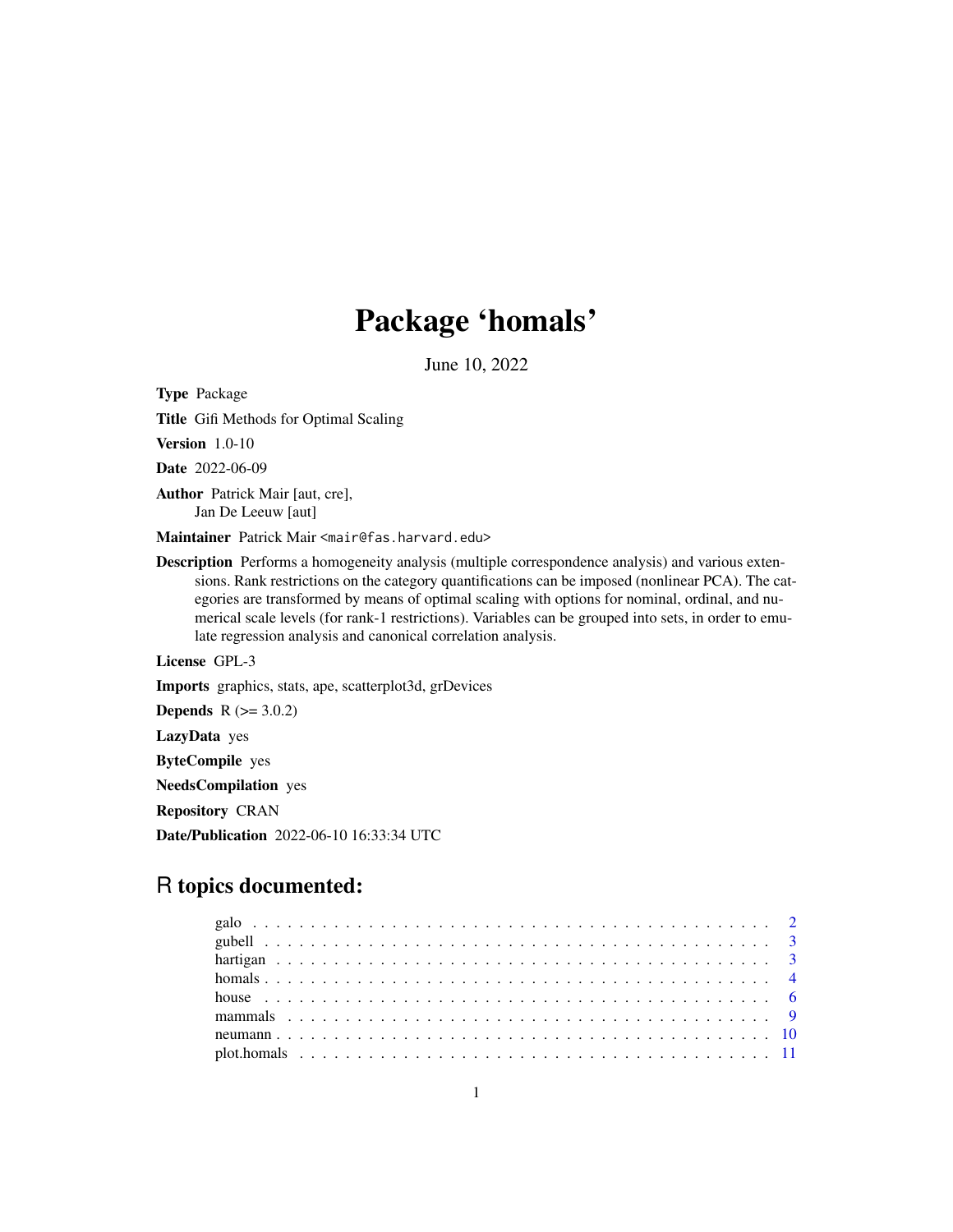<span id="page-1-0"></span>

#### **Index** [24](#page-23-0)

galo *GALO dataset*

#### Description

The objects (individuals) are 1290 school children in the sixth grade of elementary school in the city of Groningen (Netherlands) in 1959.

#### Usage

galo

#### Format

Data frame with the five variables Gender, IQ, Advice, SES and School. IQ (original range 60 to 144) has been categorized into 9 ordered categories and the schools are enumerated from 1 to 37. SES: LoWC = Lower white collar; MidWC = Middle white collar; Prof = Professional, Managers; Shop = Shopkeepers; Skil = Schooled labor; Unsk = Unskilled labor. Advice: Agr = Agricultural; Ext = Extended primary education; Gen = General; Grls = Secondary school for girls; Man = Manual, including housekeeping; None = No further education; Uni = Pre-University.

#### References

Peschar, J.L. (1975). School, Milieu, Beroep. Groningen: Tjeek Willink.

#### Examples

data(galo) galo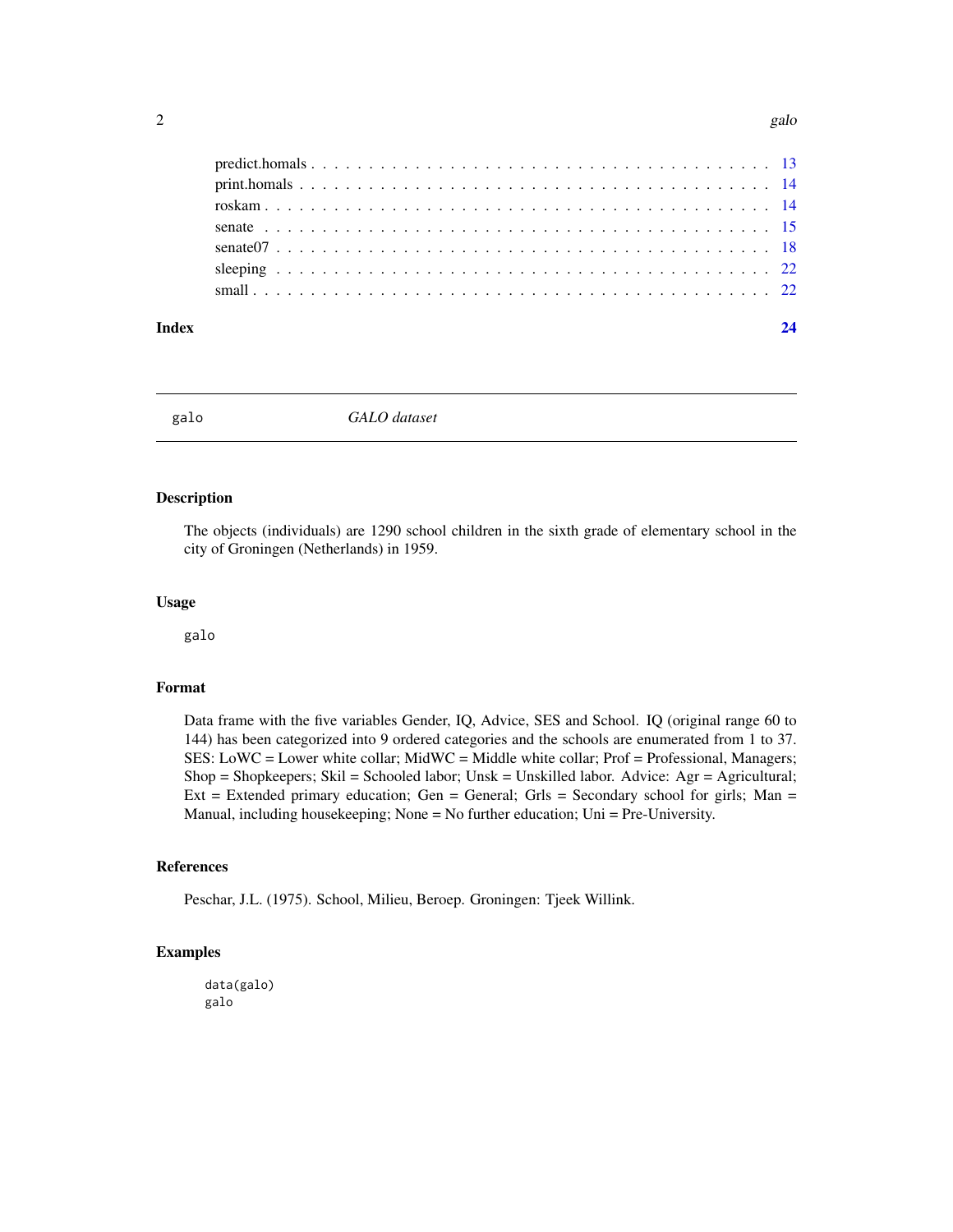<span id="page-2-0"></span>

#### Description

This dataset deals with attitudes of social groups.

#### Usage

gubell

#### Format

The data frame consists of 7 objects and 5 variables with a total of 17 categories.

#### References

Guttman, L. (1968), A General Nonmetric Technique for Fitting the Smallest Coordinate Space for a Configuration of Points, Psychometrika, 33, 469-506.

#### Examples

data(gubell) gubell

| hartigan | Hartigan's Hardware |  |
|----------|---------------------|--|
|----------|---------------------|--|

#### Description

A number of bolts, nails, screws, and tacks are classified according to a number of criteria.

#### Usage

hartigan

#### Format

A data frame with the following variables and categories: Thread:  $Y = Yes, N = No$ Head:  $F = Flat, C = Cup, O = Cone, R = Round, Y = Cylinder$ Head indentation:  $N = None$ ,  $T = Star$ ,  $L = Slit$ Bottom:  $S =$ Sharp,  $F =$ Flat Length: (in half inches) Brass:  $Y = Yes, N = No$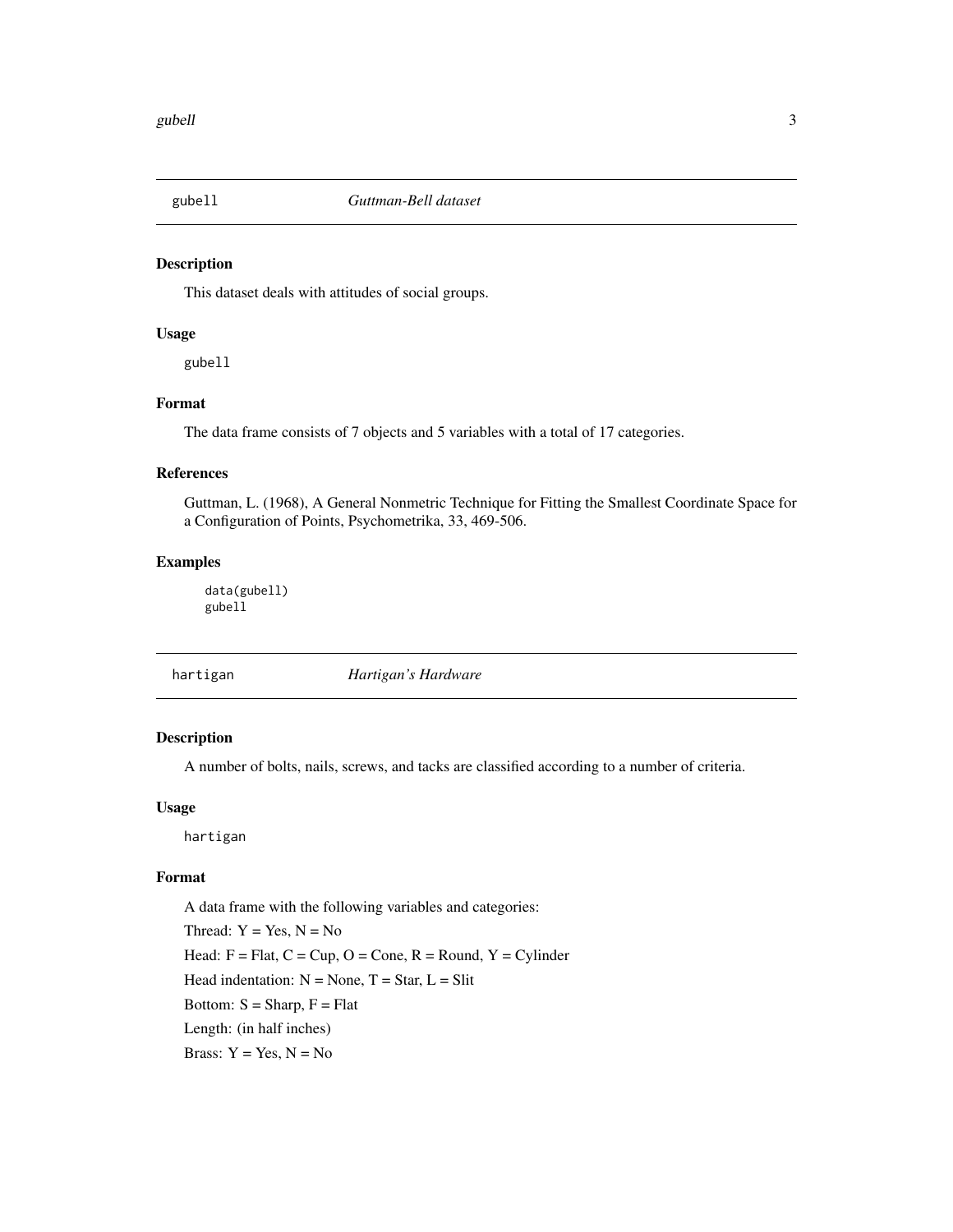#### **4 homals**

#### References

Hartigan, J.A. (1975). Clustering Algorithms. New York: Wiley.

#### Examples

data(hartigan) hartigan

<span id="page-3-1"></span>

homals *Homogeneity Analysis*

#### Description

This function performs a homogeneity analysis, aka a multiple correspondence analysis, but with many additional options. Variables can be grouped into sets, in order to emulate regression analysis and canonical analysis. For each variable there are, in addition, rank constraints on the category quantifications (or transformations) and level constraints (which allows one to treat a variable as nominal, ordinal, or numerical).

#### Usage

homals(data, ndim = 2, rank = ndim, level = "nominal", sets = 0, active = TRUE, eps = 1e-06, itermax = 1000, verbose = 0)

#### Arguments

| data    | Data in data frame.                                                                                                                                                                                                                                                |  |
|---------|--------------------------------------------------------------------------------------------------------------------------------------------------------------------------------------------------------------------------------------------------------------------|--|
| ndim    | Number of dimensions to be extracted.                                                                                                                                                                                                                              |  |
| rank    | Which quantification ranks. Default is number of dimensions ndim                                                                                                                                                                                                   |  |
| level   | Which quantification levels. Possible values are "nominal", "ordinal", "numerical",<br>and "polynomial" which can be defined as single character (if all variable are<br>of the same level) or as vector which length corresponds to the number of vari-<br>ables. |  |
| sets    | List of vectors of indices.                                                                                                                                                                                                                                        |  |
| active  | Which variables are active for computation (TRUE means all)                                                                                                                                                                                                        |  |
| eps     | Iteration precision eigenvalues.                                                                                                                                                                                                                                   |  |
| itermax | Maximum number of iterations.                                                                                                                                                                                                                                      |  |
| verbose | 0 for no iteration output, 1 prints outer iterations, 2 prints outer and inner itera-<br>tions, 3 prints outer and inner and innermost iterations.                                                                                                                 |  |

<span id="page-3-0"></span>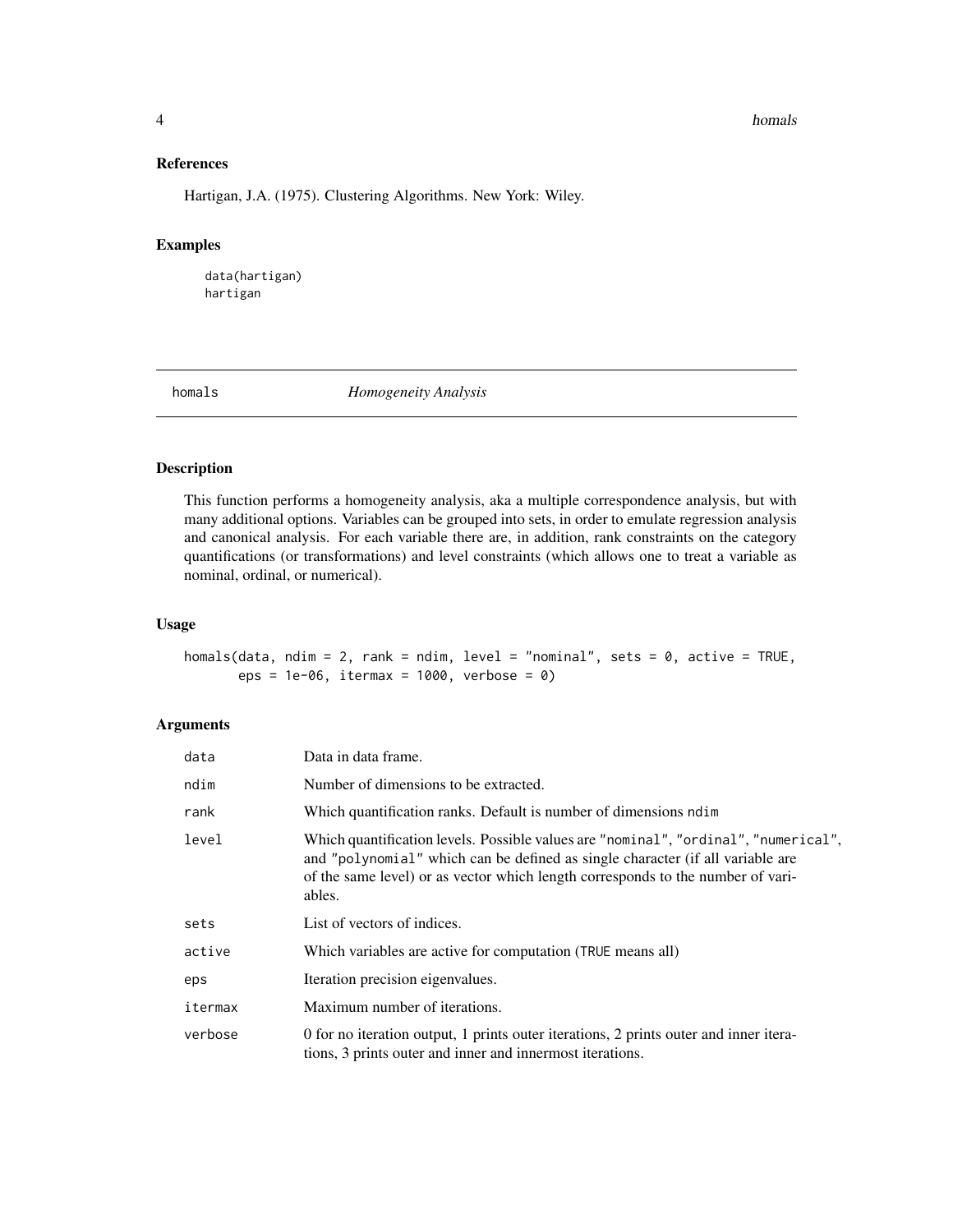#### homals 5

#### Details

The general idea of homogeneity analysis is to make a joint plot in p-space of all objects (or individuals) and the categories of all variables. The technique, in its most simple form, makes the graph plot in such a way that the sum of squares of the length of the nm lines is a small as possible, subject to a normalization of the object scores (their n x p coordinate matrix must be orthonormal).

Rank constraints require the category quantifications of the categories of a variable to lie in a subspace of p-space. Requiring rank equal to one for all variables reduces homogeneity analysis to principal component analysis (with optimal scaling of the variables).

Sets of variables are incorporated by using additivity restrictions on the category quantifications (i.e. we code the variables within a set interactively, but then use quantifications based on main effects only).

By combining the various types of restrictions we obtain far-reaching generalizations of principal component analysis, canonical analysis, discriminant analysis and regression analysis.

#### Value

Returns an object of class "homals".

| datname       | Name of the data file.                                                   |
|---------------|--------------------------------------------------------------------------|
| catscores     | List of category scores for each variable.                               |
| scoremat      | Array containing the reproduced data matrix based on category scores.    |
| objscores     | Matrix with object scores on each dimension.                             |
| cat.centroids | List of category centroids.                                              |
| ind.mat       | Dummy coded indicator matrix.                                            |
| loadings      | List of loadings of the variables on each dimension.                     |
| low.rank      | List of lower rank quantifications.                                      |
| discrim       | Matrix with discrimination measures for each variable on each dimension. |
| niter         | Number of iterations.                                                    |
| eigenvalues   | Final eigenvalues.                                                       |
| loss          | Value of the loss function.                                              |
| rank.vec      | Vector with ranks for each variable.                                     |
| active        | Vector with active/inactive variables.                                   |

#### Author(s)

Jan de Leeuw, Patrick Mair

#### References

de Leeuw, J., & Mair, P. (2009). Gifi methods for optimal scaling in R: The package homals. Journal of Statistical Software, 31(4), 1-20, <https://www.jstatsoft.org/v31/i04/>.

Gifi, A. (1990). Nonlinear Multivariate Analysis. New York: Wiley.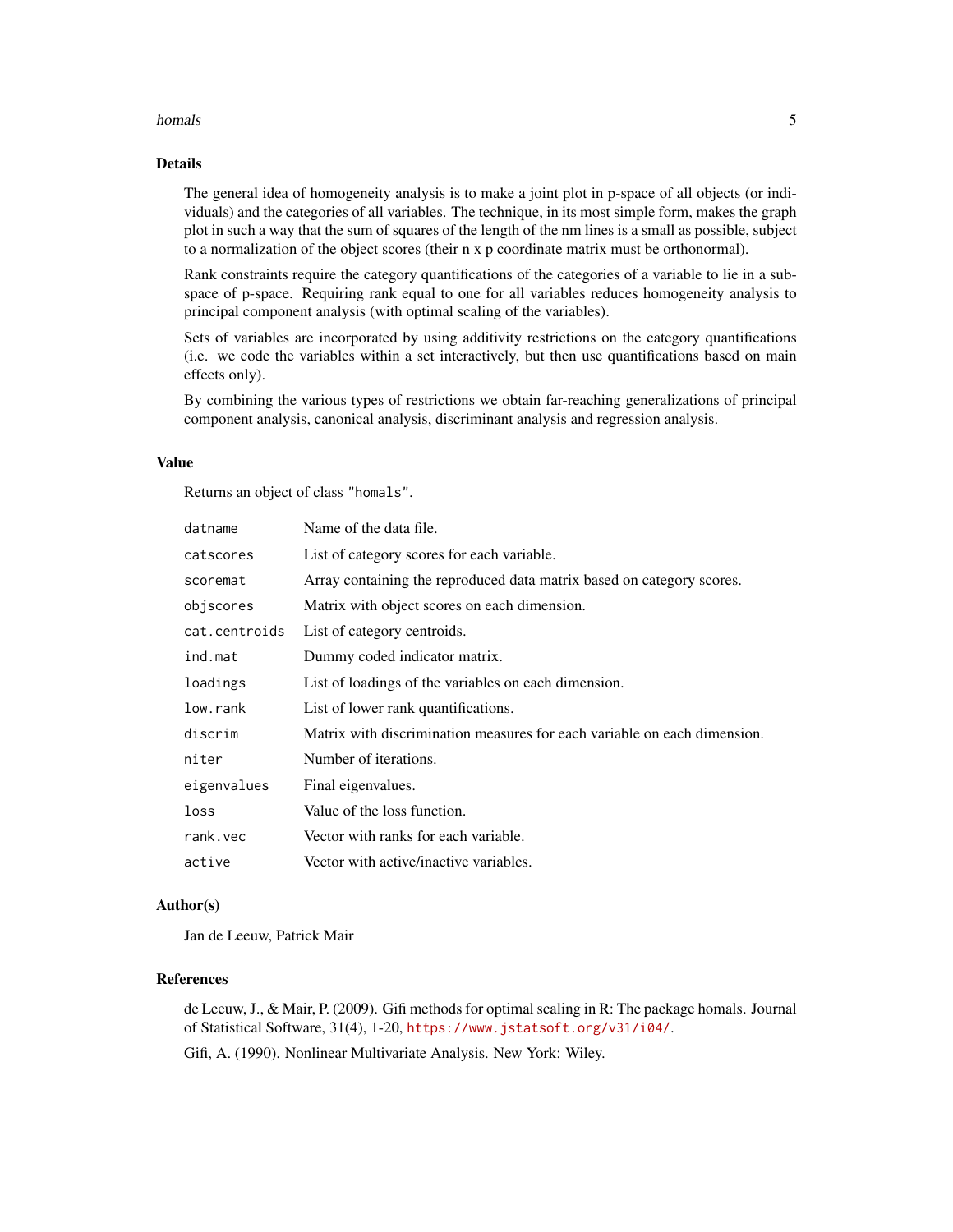<span id="page-5-0"></span> $\sim$  6 house  $\sim$  house  $\sim$  house  $\sim$  house  $\sim$  house  $\sim$ 

#### See Also

[plot.homals](#page-10-1)

#### Examples

data(galo) ##simple homals 2D-homals solution (School not active) res <- homals(galo, active = c(rep(TRUE, 4), FALSE)) ##predict IQ res  $\leq$  homals(galo, active = c(rep(TRUE, 4), FALSE), sets = list(c(1,3,4),2,5)) ##Single ranks for each variable (non-linear PCA) res  $\leq$  homals(galo, active = c(rep(TRUE, 4), FALSE), sets = list(c(1,3,4),2,5)) ##Nonlinear canonical correlation (2 sets of variables) res  $\leq$  homals(galo, active = c(rep(TRUE, 4), FALSE), sets = list(c(1,2),c(3,4),5)) ##regression (linear) data(neumann) res  $\le$  homals(neumann, sets = list(3, 1:2), level = "numerical", rank = 1) ##regression (monotone) res  $\le$  homals(neumann, sets = list(3, 1:2), level = "ordinal", rank = 1) ##3-dimensional senate solution data(senate) res <- homals(senate, active = c(FALSE, rep(TRUE, 20)), ndim = 3) ##Predicting Species in iris dataset (polynomial level constraints for predictors) data(iris) res  $\le$  homals(iris, sets = list(1:4,5), level = c(rep("polynomial",4),"nominal"), rank = 2, itermax =  $1000$ )

house *House*

#### Description

The votes selected cover a full spectrum of domestic, foreign, economic, military, environmental and social issues. We tried to select votes which display sharp liberal/conservative contrasts. In many instances we have chosen procedural votes: amendments, motions to table, or votes on rules for debate. Often these votes reveal true attitudes frequently obscured in the final votes.

#### Usage

house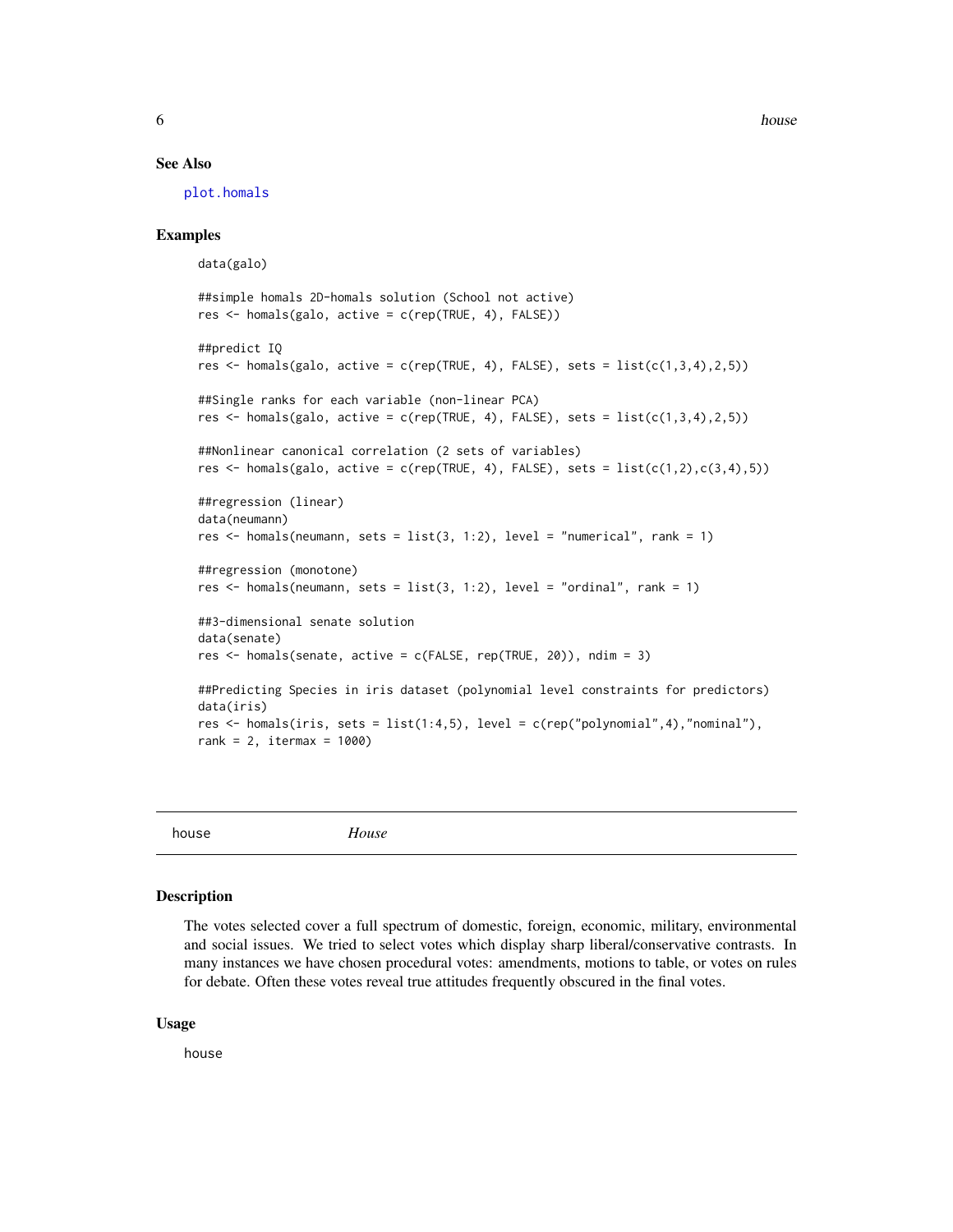#### house 7 and 2012 12:00 the state of the state of the state of the state of the state of the state of the state of the state of the state of the state of the state of the state of the state of the state of the state of the

#### Format

A data frame with the following variables:

Party:  $R = Republican$ ,  $D = Democrat$ ,  $I = Independent$ .

V1: HR 333. Bankruptcy Overhaul. Jackson-Lee (D-TX) amendment to allow debtors to deduct additional medical and child-care expenses before determining their eligibility for Chapter 7 bankruptcy status. The amendment also expands the definition of family farmer, changes the standards for calculating median income, and includes debtor privacy provisions. Rejected 160-258. March 1, 2001. A yes vote is a +.

V2: SJ Res 6. Ergonomics Rule Disapproval. Passage of the joint resolution to reverse the ergonomics workplace safety rule submitted by the Clinton Administration's Labor Department. Passed 223-206. March 7, 2001. A no vote is a +.

V3: HR 3. Income Tax Reduction. Passage of the White House's bill to lower federal income taxes by restructuring the five existing tax brackets into four - 10 percent, 15 percent, 25 percent and 33 percent. The benefits of this tax cut go disproportionately to the wealthy and to major corporations. The large cost of the legislation would jeopardize domestic spending programs aimed at middleand low-income Americans. Passed 230-198. March 8, 2001. A no vote is a +.

V4: HR 6. Marriage Tax Reduction. Rangel (D-NY) substitute amendment to reduce taxes by \$585.5 billion through 2011. This tax cut would be considerably less regressive and more equitable than the Republican version. The Rangel plan would create a new 12 percent bracket for the first \$20,000 of a couple's taxable income and \$10,000 for single taxpayers. It also would increase the standard deduction for married couples filing jointly to twice that of individuals filing singly. Additionally, the amendment would simplify and expand the earned-income tax credit for lowincome earners. Rejected 196-231. March 29, 2001. A yes vote is a +.

V5: HR 8. Estate Tax Relief. Rangel (D-NY) substitute amendment to increase the estate tax exemption from \$675,000 to \$2 million (\$4 million for married couples) in 2002, rising to \$2.5 million by 2010. This legislation serves as an alternative to the drastic Republican abolition of the progressive estate tax. The Rangel tax cut would lower federal revenue by \$39.2 billion over ten years. The amendment would retain current-law step-up basis provisions, and replace the credit for estate taxes paid to a state with a deduction. Rejected 201-227. April 4, 2001. A yes vote is a +.

V6: HR 503. Fetal Protection. Passage of the bill to make it a criminal offense to injure or kill a fetus during the commission of a violent federal crime. The measure would establish criminal penalties equal to those that would apply if the injury or death occurred to a pregnant woman, regardless of the perpetrator's knowledge of the pregnancy or intent to harm the fetus. The bill states that its provisions should not be interpreted to apply to consensual abortion or to a woman's actions with respect to her pregnancy. The death penalty could not be imposed under this bill. Passed 252-172. April 26, 2001. A no vote is a +.

V7: HR 1. School Vouchers. Armey (R-TX) amendment to provide federal funding for students to attend private schools, including religious schools, if they are currently enrolled in schools that are dangerous or have been low-performing for three years. Crime victims also would be provided with funding to attend alternative private schools. Rejected 155-273. May 23, 2001. A no vote is a +.

V8: HR 1836. Tax Cut Reconciliation Bill. Adoption of the conference report on the bill to reduce taxes by \$1.35 trillion through fiscal 2011 via income tax rate cuts, relief of the marriage penalty, phaseout of the federal estate tax, doubling of the child tax credit, and new incentives for retirement savings. A new 10 percent tax rate would be created retroactive to January 1. The bill would: double the \$500-per-child tax credit by 2010 and make it refundable; raise the estate tax exemption to \$1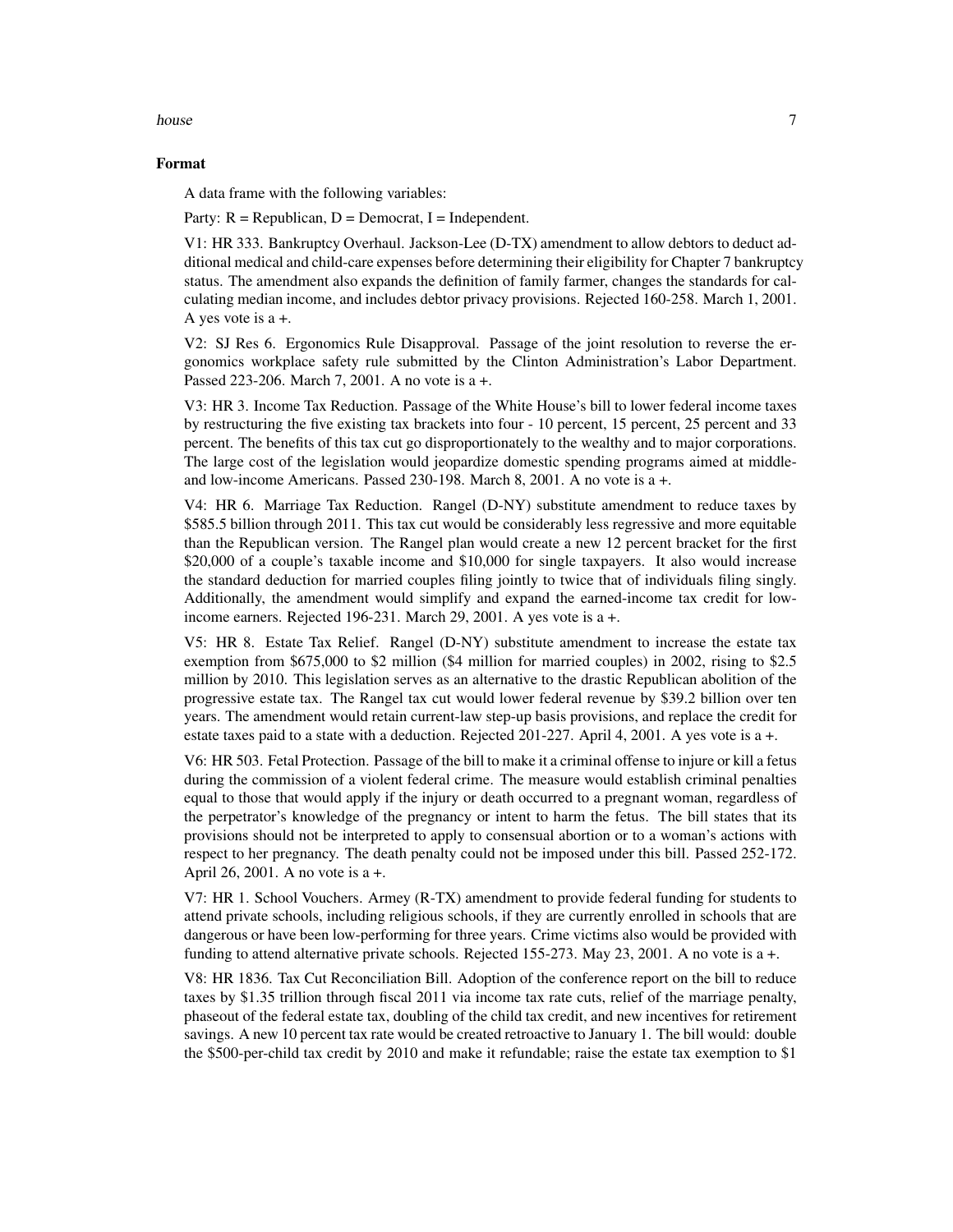million in 2002 and repeal the tax in 2010; increase the standard deduction for married couples to double that of singles over five years, beginning in 2005; and increase annual contributions limits for Individual Retirement Accounts. The bill's provisions would expire December 31, 2010. Adopted 240-154. May 26, 2001. A no vote is a +.

V9: HR 2356. Campaign Finance Reform. Adoption of the rule to allow the House to consider a ban on soft money donations to national political parties. This rule was crafted by campaign finance reform foes to disallow amendments which fine-tune the bill and, thus, keep reform advocates from gathering more votes in support of final passage. Beyond banning soft money, the original reform legislation would allow up to \$10,000 in soft-money donations to state and local parties for voter registration and get-out-the vote activity. The reform bill would prevent issue ads from targeting specific candidates within 60 days of a general election or 30 days of a primary. Additionally, the legislation would maintain the current individual contribution limit of \$1,000 per election for House candidates but raise it to \$2,000 for Senate candidates, both of which would be indexed for inflation. Rejected 203-228. July 12, 2001. A no vote is a +.

V10: HJ Res 36. Flag Desecration. Passage of the joint resolution proposing a Constitutional amendment to prohibit physical desecration of the U. S. flag. Passed 298-125. (A two-thirds majority vote of those present and voting - 282 in this case - is required to pass a joint resolution proposing an amendment to the Constitution.) July 17, 2001. A no vote is a +.

V11: HR 7. Faith-Based Initiative. Conyers (D-MI) motion to recommit the bill to the Judiciary Committee with instructions to add language stating that federally-funded religious service providers cannot discriminate based on religion and that no provision supercedes state or local civil rights laws. Motion rejected 195-234. July 19, 2001. A yes vote is a +.

V12: HJ Res 50. China Normalized Trade Relations. Passage of a joint resolution to deny the President's request to provide normal trade relations (formerly known as most-favored-nation trade status) for items produced in China from July 2001 through July 2002. Rejected 169-259. July 19, 2001. A yes vote is  $a +$ .

V13: HR 4. ANWR Drilling Ban. Markey (D-MA) amendment to maintain the current prohibition on oil drilling in the Arctic National Wildlife Refuge. Rejected 206-223. August 1, 2001. A yes vote is a +.

V14: HR 2563. Patients' Rights/HMO Liability. Norwood (R-GA) amendment to limit liability and damage awards when a patient is harmed by denial of health care. This amendment was offered after patients' rights opponents in the White House exerted pressure on Rep. Norwood to abandon a stronger bill. The legislation would allow a patient to sue a health maintenance organization (HMO) in state court but with federal, not state, law governing. An employer could remove cases to federal court. The bill would limit non-economic damages to \$1.5 million. Punitive damages would be limited to the same amount and only allowed when a decisionmaker fails to abide by a grant of benefits by an independent medical reviewer. Adopted 218-213. August 2, 1001. A no vote is a +.

V15: HR 2563. Patients' Bill of Rights. Passage of the bill to provide federal health care protections, such as access to specialty and emergency room care, and require that health maintenance organizations (HMOs) have an appeals process for patients who are denied care. This weakened legislation was offered to head off consideration of a stronger version. A patient denied care could sue an HMO in state and federal court but first must exhaust internal and external appeals processes. Passed 226-203. August 2, 2001. A no vote is a +.

V16: HR 2944. Domestic Partner Benefits. Weldon (R-FL) amendment to the FY 2002 District of Columbia Appropriations Bill that would prohibit the use of local, as well as federal, funds to extend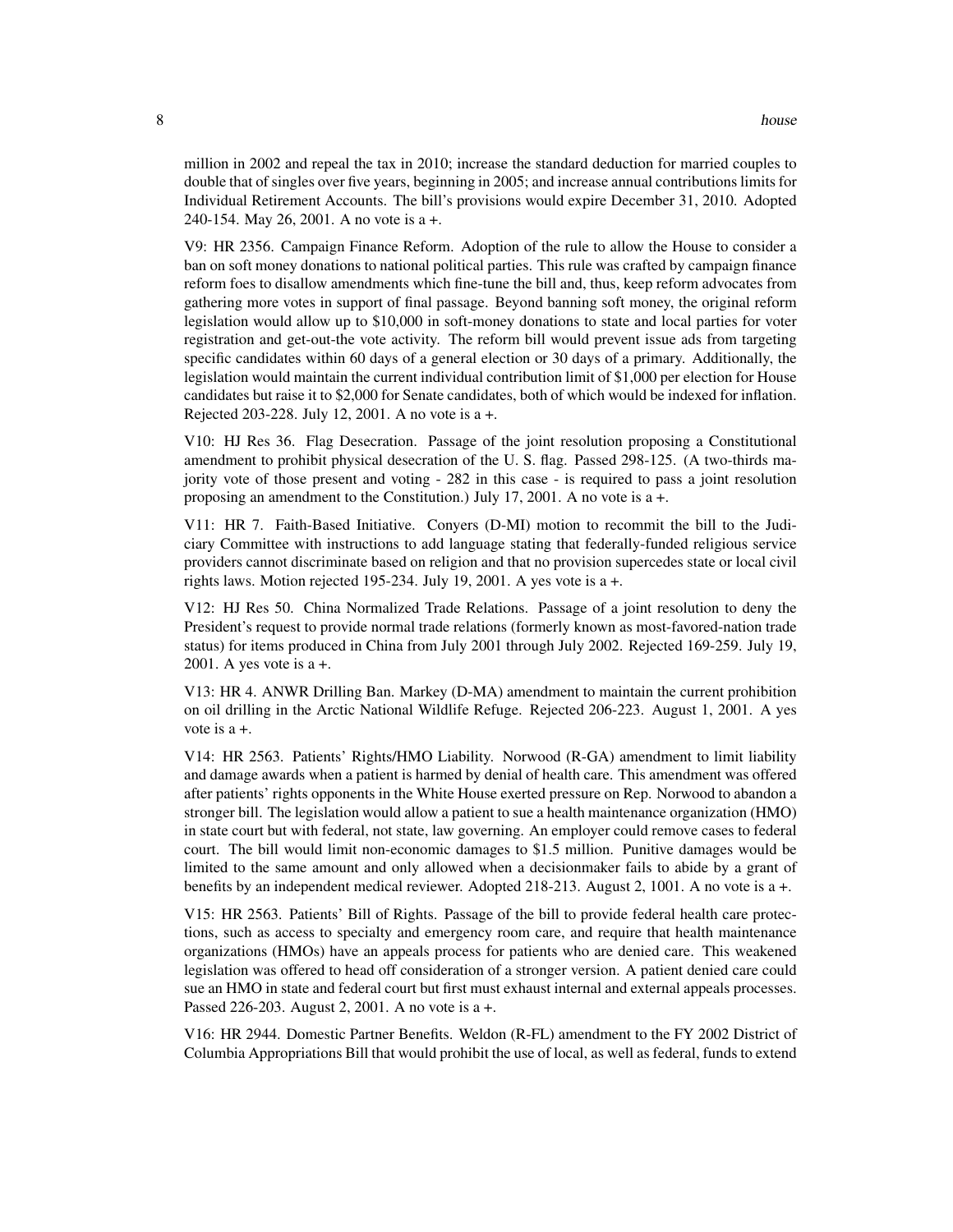#### <span id="page-8-0"></span>mammals **9**

city employees' health benefits to unmarried domestic partners. Rejected 194-226. September 25, 2001. A no vote is a +.

V17: HR 2586. U.S. Military Personnel Overseas/Abortions. Sanchez (DCA) amendment to the FY 2002 Defense Authorization Bill which allows female military personnel stationed at U.S. bases overseas to undergo an abortion at medical facilities there provided they pay for it themselves and a doctor consents to perform the operation. Rejected 199-217. September 25, 2001. A yes vote is a +.

V18: HR 2975. Anti-Terrorism Authority. Adoption of the rule to provide for House consideration of the bill that would expand law enforcement's power to investigate suspected terrorists and beef up domestic surveillance. The legislation threatens the civil liberties, civil rights, and due process protections guaranteed individuals in the United States. Adopted 214-208. October 12, 2001. A no vote is a +.

V19: HR 3090. Economic Stimulus. Passage of the Republican version of the post- September 11 economic stimulus package. The bill would grant businesses and individuals \$99.5 billion in federal tax cuts in fiscal 2002, and a total of \$159.4 billion in reductions over 10 years. Additionally, the bill would allow more individuals to receive tax rebates for 2000, accelerate a reduction of the 27 percent tax bracket to 25 percent, lower the capital gains tax rate from 20 percent to 18 percent and eliminate the corporate alternative minimum tax. Also, the legislation would provide \$3 billion to states for health insurance for the unemployed. Passed 216-214. October 24, 2001. A no vote is a +.

V20: HR 3000. Trade Promotion Authority/Fast Track. Passage of the bill to allow expedited negotiation and implementation of trade agreements between the executive branch and foreign countries. The bill includes provisions requiring increased consultations with Congress on any proposed changes of tariffs for imports of sensitive agriculture products and on trade disparities for textile products. Passed 215-214. December 6, 2001. A no is a +.

#### References

Ada (2002). 2001 Voting Record: Shattered Promise of Liberal Progress. ADA Today, 57(1), 1-17.

#### Examples

data(house) house

mammals *Mammals dataset*

#### Description

Dentition of mammals.

#### Usage

mammals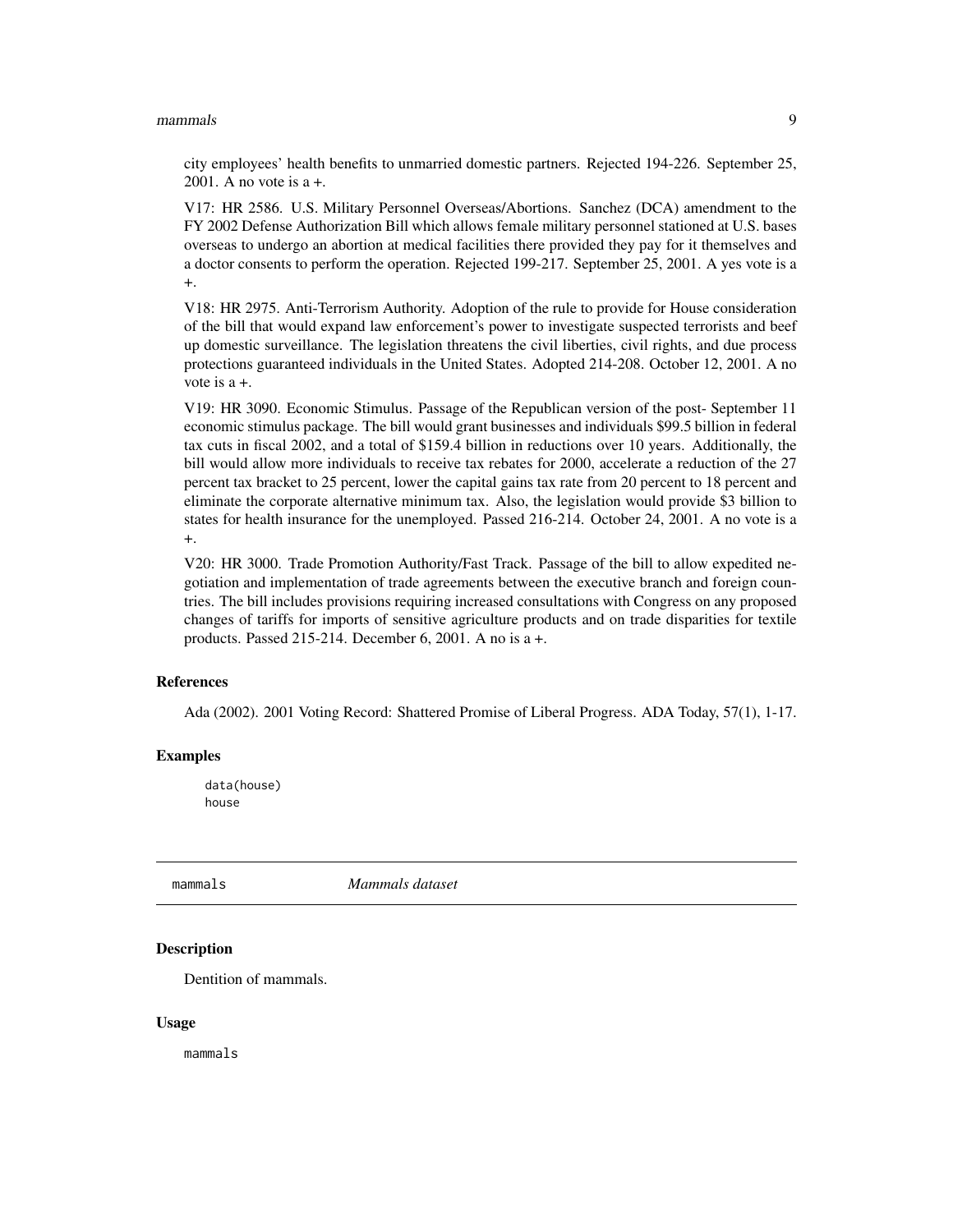#### <span id="page-9-0"></span>Format

A data frame with the tooth pattern, the number of top incisors, bottom incisors, top canines, bottom canines, top premolars, bottom premolars, top molars, and bottom molars.

- top incisors: (1) zero incisors; (2) one incisor; (3) two incisors; (4) three or more incisors.

- bottom incisors: (1) zero incisors; (2) one incisor; (3) two incisors; (4) three incisors; (5) four incisors.

- top canine: (1) zero canines; (2) one canine.

- bottom canine: (1) zero canines; (2) one canine.

- top premolar (1) zero premolars; (2) one premolar; (3) two premolars; (3) two premolars; (4) three premolars; (5) four premolars.

- bottom premolar: (1) zero premolars; (2) one premolar; (3) two premolars; (3) two premolars; (4) three premolars; (5) four premolars.

- top molar: (1) zero, one or two molars; (2) more than two molars.

- bottom molar: (1) zero, one or two molars; (2) more than two molars.

#### References

Hartigan, J.A. (1975). Clustering Algorithms. New York: Wiley.

#### Examples

data(mammals) mammals

neumann *Neumann dataset*

#### Description

Willard Gibbs discovered a theoretical formula connecting the density, the pressure, and the absolute temperature of a mixture of gases with convertible components. He applied this formula and the estimated constants to 65 experiments of Neumann, and he discusses the systematic and accidental divergences (residuals).

#### Usage

neumann

#### Format

A data frame with temperature, pressure, and density on 65 experiments.

#### References

Gifi, A. (1990). Nonlinear multivariate analysis. New York: Wiley. Wilson, E.B. (1926). Empiricism and rationalism. Science, 64, 47-57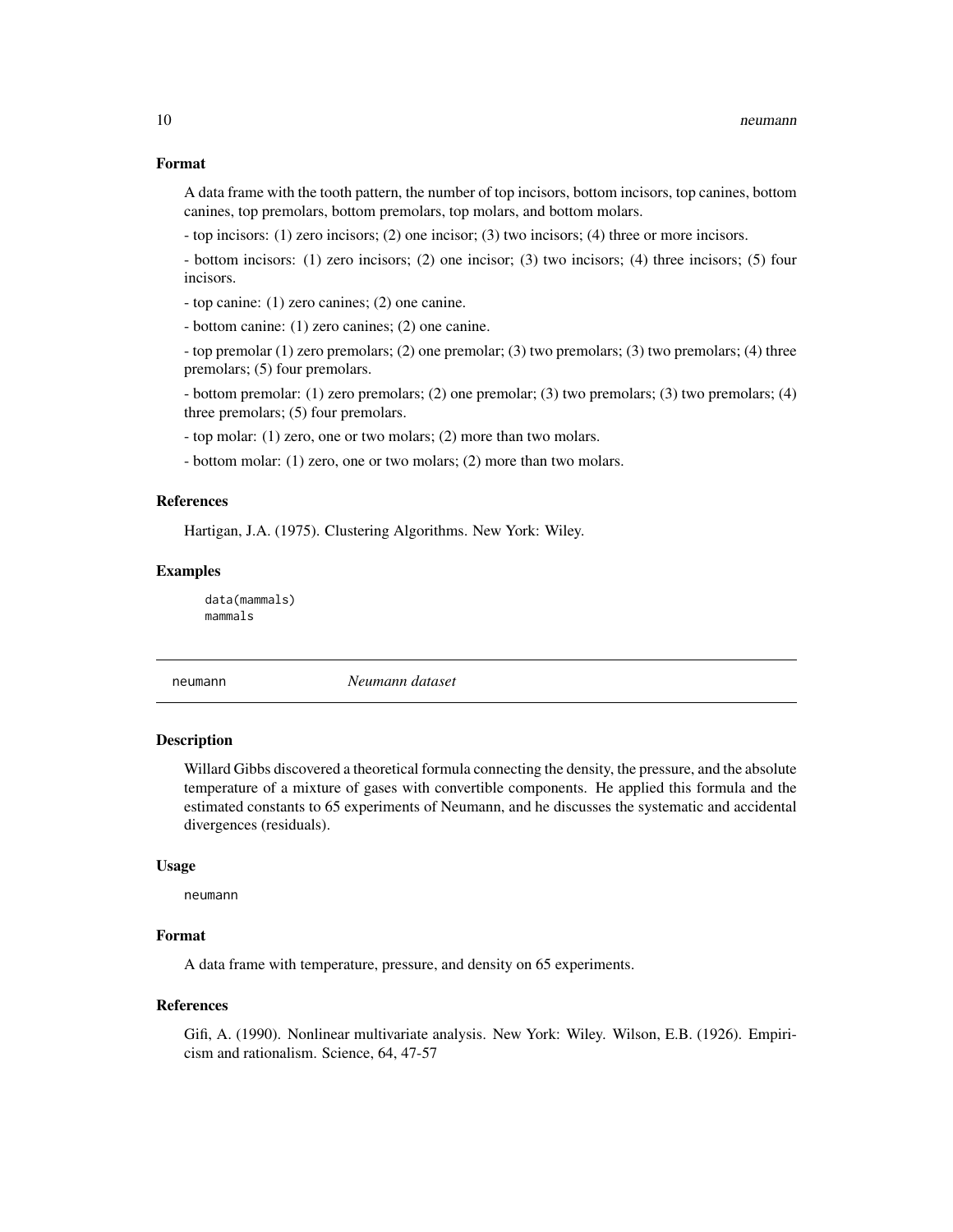#### <span id="page-10-0"></span>plot.homals 11

#### Examples

data(neumann) neumann

<span id="page-10-1"></span>plot.homals *Plot methods for homals*

#### Description

These methods provide various 2D and 3D plots for objects of class "homals".

#### Usage

```
## S3 method for class 'homals'
plot(x, plot.dim = c(1, 2), plot-type = "loadplot", var.subset, main,type, xlab, ylab, xlim, ylim, leg.pos = "topright", identify = FALSE, ...)
## S3 method for class 'homals'
plot3dstatic(x, plot.dim = c(1, 2, 3), plot.type = "jointplot", var.subset, main, type,
xlab, ylab, zlab, xlim, ylim, zlim, ...)
```
#### Arguments

| X          | Object of class "homals"                                                                                                                                                                                                                                                                                        |
|------------|-----------------------------------------------------------------------------------------------------------------------------------------------------------------------------------------------------------------------------------------------------------------------------------------------------------------|
| plot.dim   | Vector with dimensions to be plotted against.                                                                                                                                                                                                                                                                   |
| plot.type  | String indicating which type of plot to be produced: "jointplot", "catplot"<br>"labplot", "objplot", "starplot", "graphplot", "hullplot", "lossplot",<br>"prjplot", "spanplot", , "trfplot", "vecplot", "vorplot", "loadplot",<br>"screeplot", "dmplot" (Not all of these are provided as 3d-plots, see below). |
| var.subset | Numeric vector for subsetting variables to be plotted. If missing, all variables<br>are taken into account. Ignored for non separate variable plots.                                                                                                                                                            |
| main       | Plot title.                                                                                                                                                                                                                                                                                                     |
| type       | Type of points/lines to be plotted.                                                                                                                                                                                                                                                                             |
| xlab       | Label of x-axis.                                                                                                                                                                                                                                                                                                |
| ylab       | Label of y-axis.                                                                                                                                                                                                                                                                                                |
| zlab       | Label of z-axis.                                                                                                                                                                                                                                                                                                |
| xlim       | Limits for x-axis.                                                                                                                                                                                                                                                                                              |
| ylim       | Limits for y-axis.                                                                                                                                                                                                                                                                                              |
| zlim       | Limits for z-axis.                                                                                                                                                                                                                                                                                              |
| leg.pos    | Position of the legend (for "trfplot" and "spanplot" only) as provided in<br>legend.                                                                                                                                                                                                                            |
| identify   | If TRUE, interactive plots are provided.                                                                                                                                                                                                                                                                        |
| .          | Further plot arguments passed: see plot, plot 3d in package rg1, and scatter plot 3d<br>in package scatterplot3d for detailed information.                                                                                                                                                                      |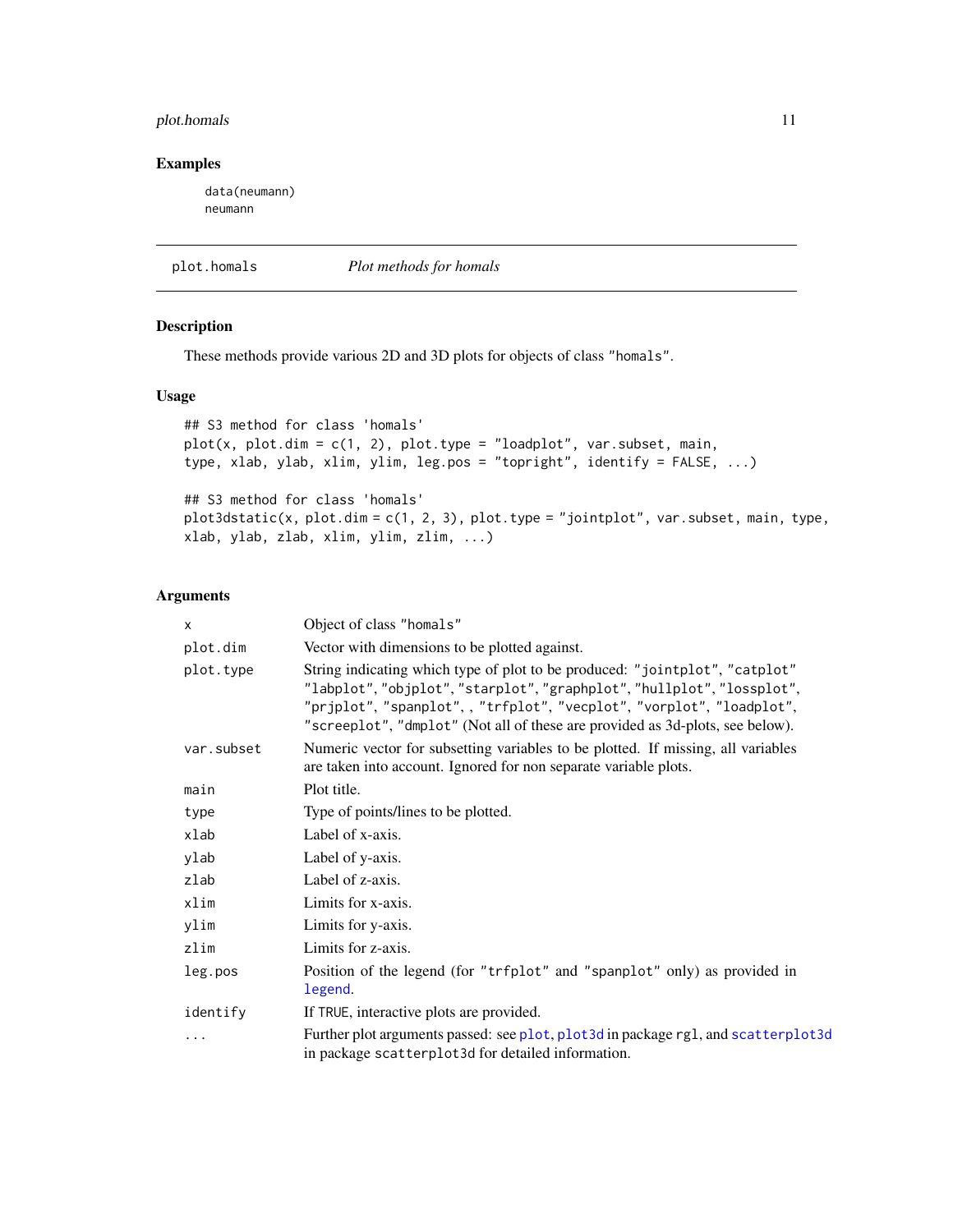#### <span id="page-11-0"></span>Details

Plot description:

- Object plot (plot.type = "objplot"): Plots the scores of the objects (rows in data set) on two or three dimensions.

- Category plot (plot.type = "catplot"): Plots the rank-restricted category quantifications for each variable separately. Three-dimensional plot is available.

- Voronoi plot (plot.type = "vorplot"): Produces a category plot with Voronoi regions.

- Joint plot (plot.type = "jointplot"): Plots the object scores and the category quantifications in 1 device. Three-dimensional version is available.

- Graph plot (plot.type = "graphplot"): Joint plot with connections between scores/quantifications.

- Hull plot (plot.type = "hullplot"): For each single variable the object scores are mapped onto two dimensions and the convex hull for each response category is drawn.

- Label plot (plot.type = "labplot"): Similar to object plot, the object scores are plotted but for each variable separately with the corresponding category labels. A three-dimensional version is provided.

- Span plot (plot.type = "spanplot"): As label plot, it maps the object scores for each variable and span plot connects them by the shortest path within each response category.

- Star plot (plot.type = "starplot"): Again, the object scores are mapped. In addition these points are connected with the category centroid. Three-dimensional version is provided.

- Loss plot (plot.type = "lossplot"): Plots the rank-restricted category quantifications against the unrestricted for each variable separately.

- Projection plot (plot.type = "prjplot"): For variables of rank 1 the object scores (two-dimensional) are projected onto a straight line determined by the rank restricted category quantifications.

- Vector plot (plot.type = "vecplot"): For variable of rank 1 the object scores (two-dimensional) are projected onto a straight line determined by the rank restricted category quantifications.

- Transformation plot (plot.type = "trfplot"): Plots the original (categorical) scale against the transformed (metric) scale on each dimension over the categories of each variable separately.

- Loadings plot (plot.type = "loadplot"): Plots the loadings of the variables and connects them with the origin. Three-dimensional version is available.

- Scree plot (plot.type = "screeplot"): Produces a scree plot based on the eigenvalues.

- Discrimination measures (plot.type = "dmplot"): Plots the discrimination measures for each variable.

#### See Also

[homals](#page-3-1)

#### Examples

```
##Graphplot for Hartigan solution: 3 dimensions extracted, dimension 1 plotted
##against dimension 3.
data(hartigan)
res <- homals(hartigan, ndim = 3)
plot(res, plot.dim = c(1,3), plot-type = "graphplot")
```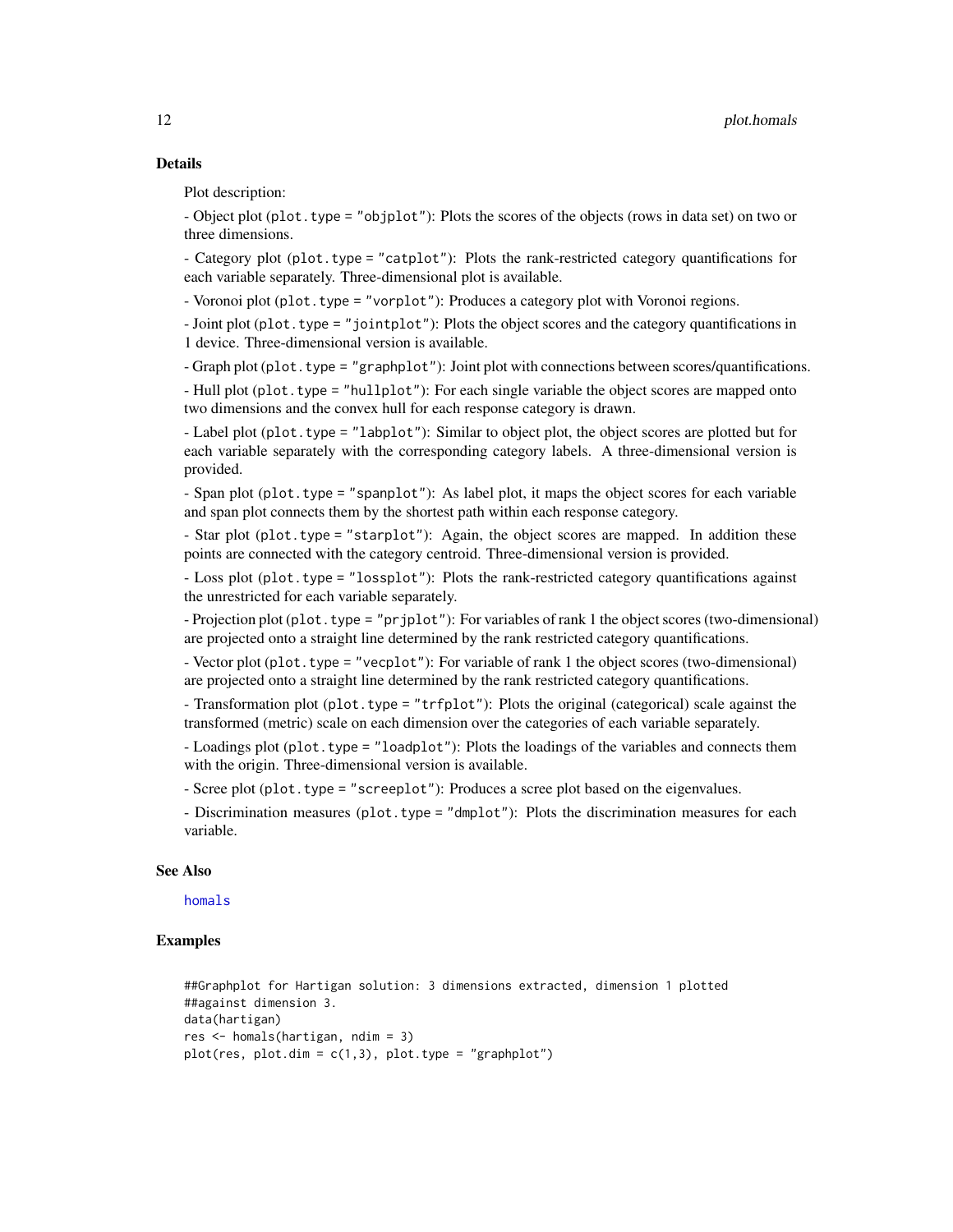#### <span id="page-12-0"></span>Description

Given a multiple homals solution we can reconstruct the indicator matrix by assigning each object to the closest category point of the variable. We can then find out how well we have reconstructed the original data in terms of a classification table.

#### Usage

## S3 method for class 'homals' predict(object, ...)

#### Arguments

| object  | Object of class "homals"  |
|---------|---------------------------|
| $\cdot$ | Further arguments ignored |

#### Details

For variables with rank restrictions we first project the objects on the hyperplane spanned by the category quantifications, and then compute distances in that plane. If there are sets of variables, the percentage correctly classified for a variable is usually not the best thing to look at; except in some special cases, in which some sets consist of a single variable (such as regression and discriminant analysis). In any case a square table with observed vs. predicted values is computed.

#### Value

| cl.table | List of classification tables for each variable. |
|----------|--------------------------------------------------|
| cr.vec   | Vector with classification rates.                |

#### See Also

[homals](#page-3-1)

#### Examples

```
data(galo)
res <- homals(galo, active=c(TRUE, TRUE,TRUE, TRUE, FALSE))
pr.res <- predict(res)
pr.res
summary(pr.res)
```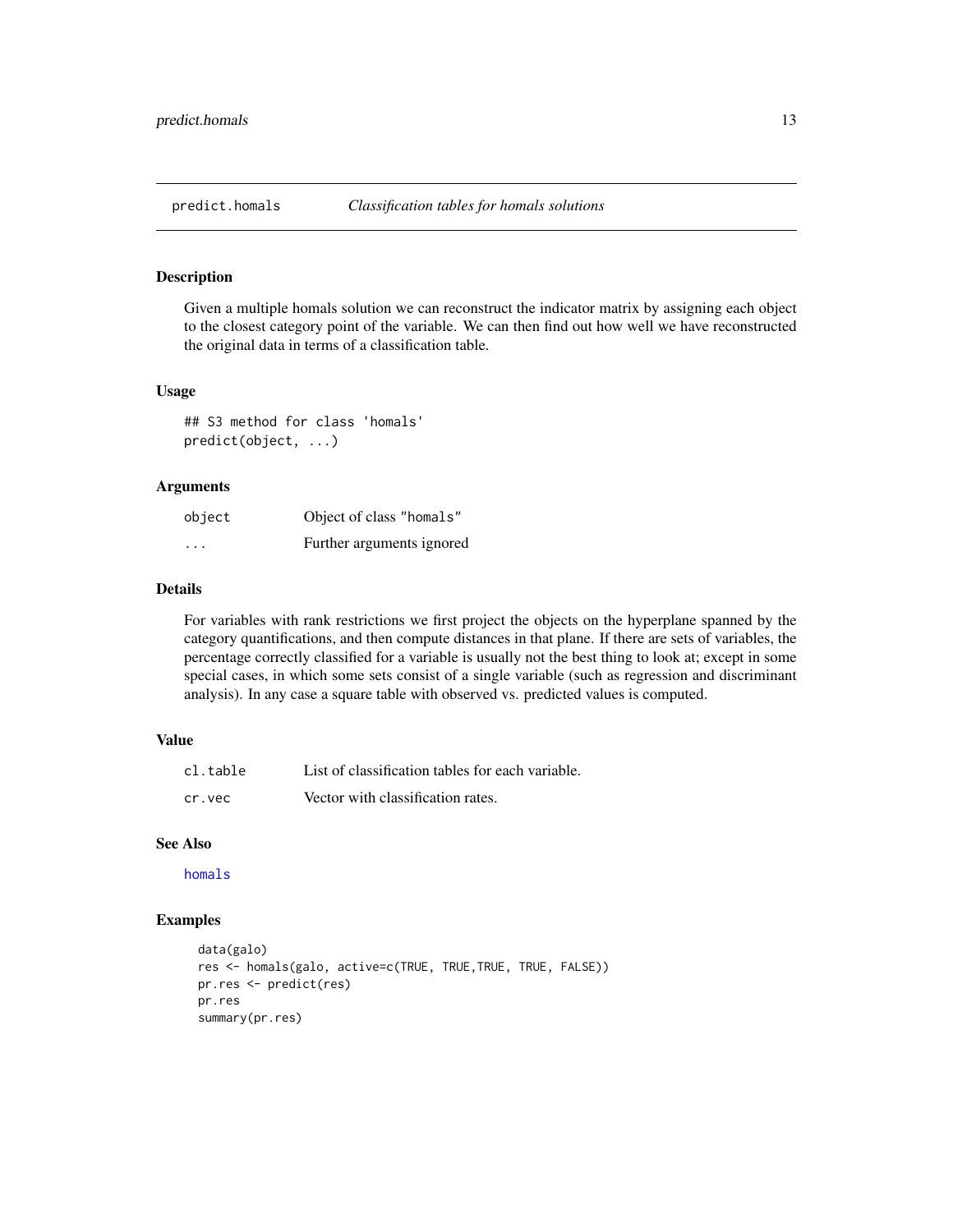<span id="page-13-0"></span>

#### Description

Print and summary method for objects of class "homals"

#### Usage

```
## S3 method for class 'homals'
print(x, \ldots)## S3 method for class 'homals'
summary(object, ...)
```
#### Arguments

| X                       | Object of class "homals".     |
|-------------------------|-------------------------------|
| object                  | Object of class "homals".     |
| $\cdot$ $\cdot$ $\cdot$ | Further arguments are ignored |

#### Details

The print methods provides the eigenvalues and the rank-restricted category quantifications for each variable. The summary method gives the caterogy loadings, category centroids, rank-restricted category quantifications, and lower rank quantifications for each variable separately.

#### Examples

```
data(hartigan)
res <- homals(hartigan)
res
summary(res)
```
roskam *Roskam dataset*

#### Description

The Department of Psychology at the University of Nijmegen had 9 different areas of research and teaching. Each of the 39 psychologists working in the department ranked all 9 areas in order of relevance for their work.

#### Usage

roskam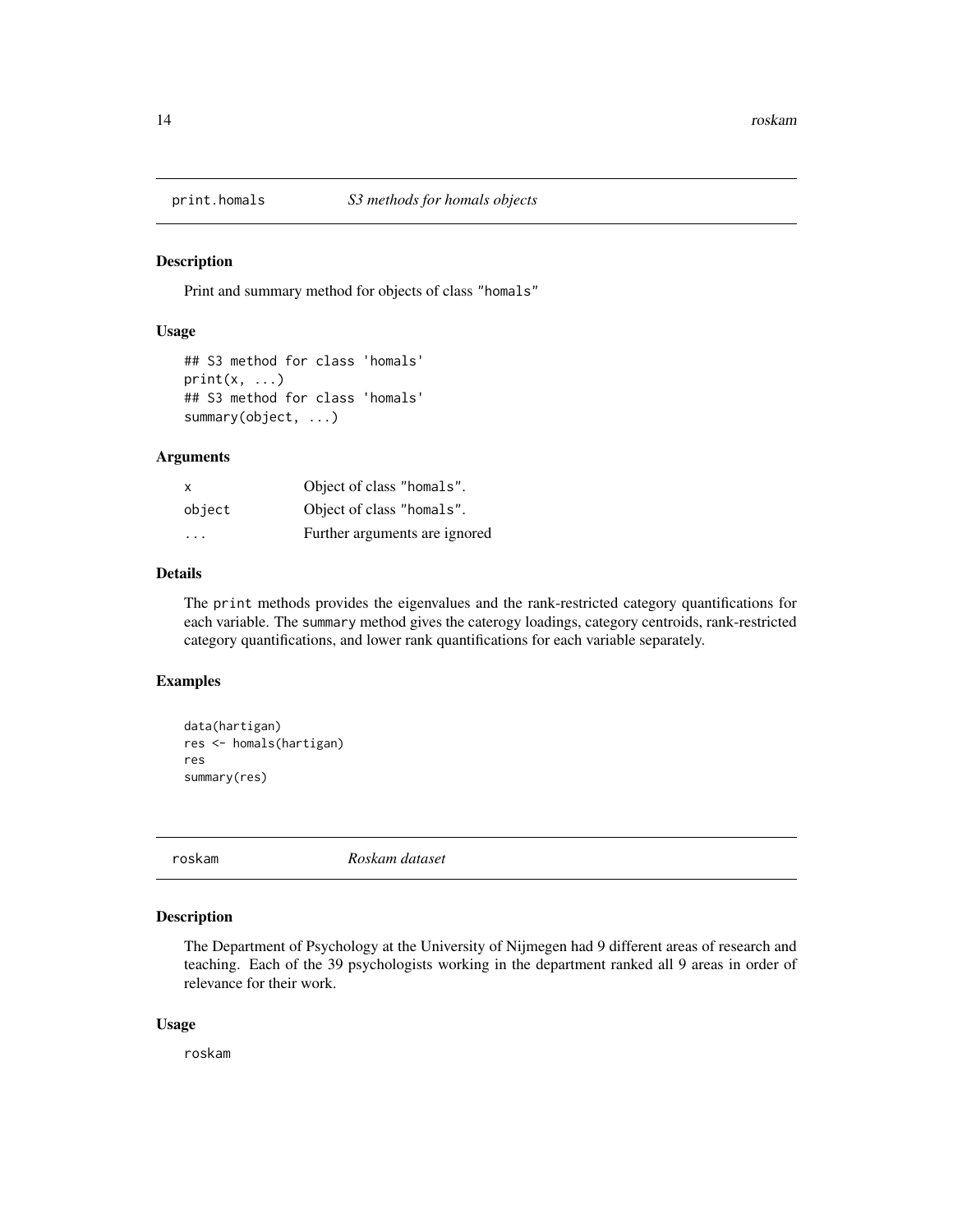#### <span id="page-14-0"></span>senate the senate of the senate of the senate of the senate of the senate of the senate of the senate of the senate of the senate of the senate of the senate of the senate of the senate of the senate of the senate of the s

#### Format

A data frame with the following 9 areas:

SOC: Social Psychology

EDU: Educational and Developmental Psychology

CLI: Clinical Psychology

MAT: Mathematical Psychology and Psychological Statistics

EXP: Experimental Psychology

CUL: Cultural Psychology and Psychology of Religion

IND: Industrial Psychology

TST: Test Construction and Validation

PHY: Physiological and Animal Psychology

#### References

Roskam, E (1968). Metric Analysis of Ordinal Data in Psychology. PhD thesis, University of Leiden.

#### Examples

data(roskam) roskam

senate *Senate votes*

#### Description

2001 senate votes on 20 issues selected by Americans for Democratic Action. The votes selected cover a full spectrum of domestic, foreign, economic, military, environmental and social issues. We tried to select votes which display sharp liberal/conservative contrasts. In many instances we have chosen procedural votes: amendments, motions to table, or votes on rules for debate. Often these votes reveal true attitudes frequently obscured in the final votes.

#### Usage

senate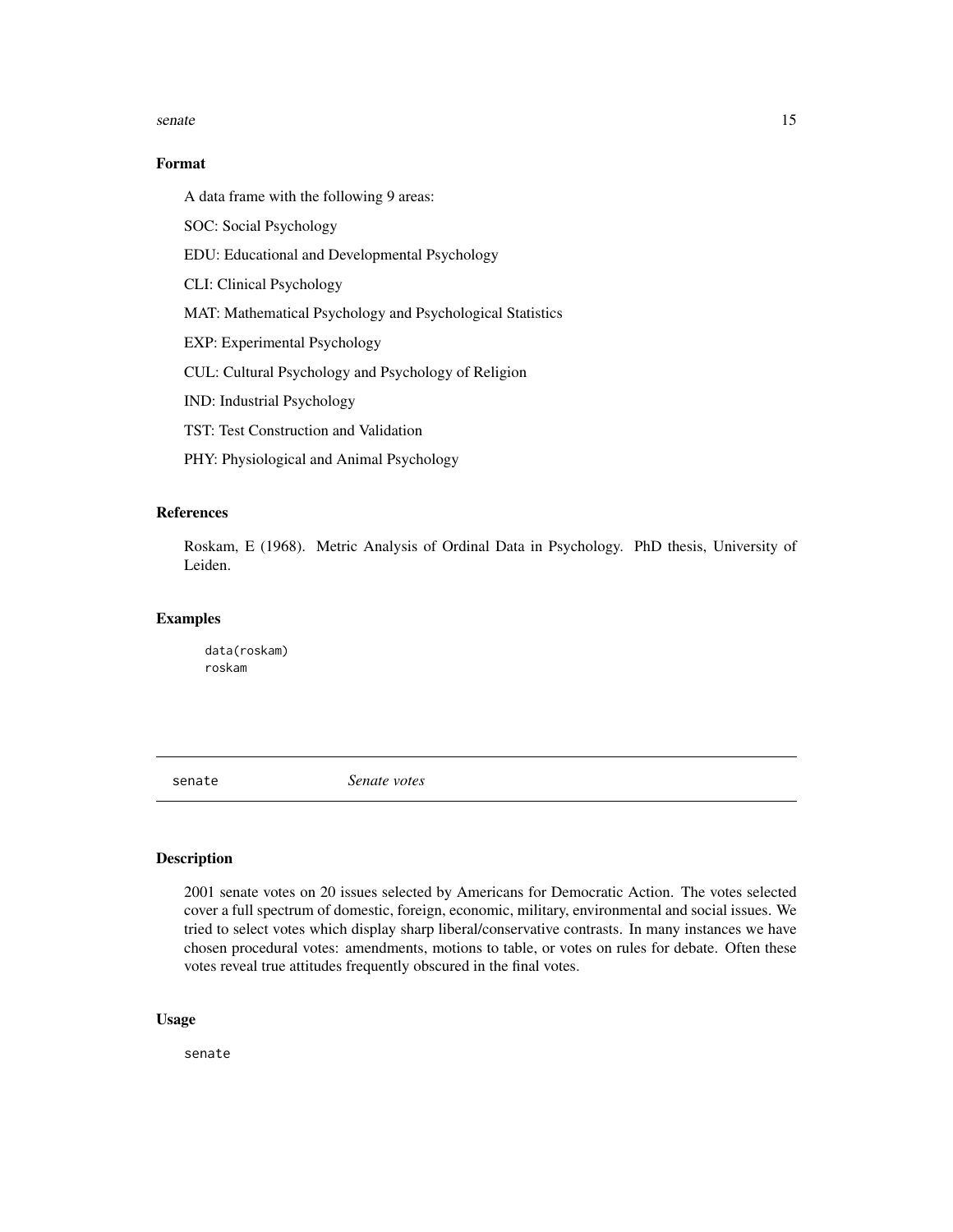#### Format

A data frame with the following variables:

Party:  $R = Republican$ ,  $D = Democrat$ ,  $I = Independent$ .

V1: Ashcroft Attorney General Confirmation. Confirmation of President Bush's nomination of John Ashcroft of Missouri to serve as U.S. Attorney General. Confirmed 58-42. Feb. 1, 2001. A no vote is a +.

V2: SJ Res 6. Ergonomics Rule Disapproval. Passage of a joint resolution to reverse the ergonomics workplace safety rule submitted by the Clinton Administration's Labor Department. Passed 56-44. March 6, 2001. A no vote is  $a +$ .

V3: S 420. Social Security Lockbox. Domenici (R-NM) motion to waive the Budget Act in order to ensure that the Social Security surplus is used only to pay down the public debt until Social Security reform legislation is enacted. The bill would also ensure that the surplus in the Medicare Hospital Insurance Trust Fund is used only to pay down the public debt until Medicare reform legislation is enacted. Motion rejected 52-48 (a threefifths majority vote - 60 - is required to waive the Budget Act.) March 13, 2001. A no vote is a +.

V4: S 27. Campaign Finance Reform. McCain (R-AZ) motion to kill the Hatch (R-UT) amendment requiring unions and corporations to obtain permission from individual dues-paying workers or shareholders before spending money on political activities. The Hatch amendment was intended as a poison pill that, if passed and attached to the campaign finance reform bill, would destroy any chances the full reform bill had of passage. The Hatch amendment would also require corporations and unions to disclose information regarding the funds spent on political activities. Motion agreed to 69-31. March 21, 2001. A yes vote is a +.

V5: S 27. Soft Money Cap. McCain (R-AZ) motion to kill a Hagel (R-NE) amendment to limit at \$60,000 per year soft money contributions by individuals, political action committees, corporations and unions to national and state political party committees. The Hagel amendment would render the underlying reform bill's ban on soft money ineffective. Motion agreed to 60-40. March 27. 2001. A yes vote is a +.

V6: H Con Res 83. Prescription Drug Benefit/Tax Cuts. Grassley (R-IA) amendment to reserve \$300 billion over 10 years to create a Medicare prescription drug benefit and overhaul the program. This amendment was a response to Democratic legislation which would have allocated \$311 billion for the benefit and not allowed the benefit's funding to come from the Medicare Hospital Trust Fund Surplus. Adopted 51-50, with Vice President Cheney casting a yea vote. April 3, 2001. A no vote is a +.

V7: H Con Res 83. Fiscal 2002 Budget Reconciliation. Domenici (R-NM) amendment to instruct the Senate Finance Committee to report two reconciliation bills to the Senate that would reduce revenue levels by not more than the President's proposed \$1.6 trillion tax cut, and include a \$60 billion economic stimulus package for fiscal 2001. Adopted 51-49. April 5, 2001. A no vote is a +.

V8: H Con Res 83. Funding for Environmental Programs. Corzine (DNJ) amendment to increase funding for a wide variety of environmental programs by \$50 billion and set aside \$50 billion for debt reduction. The increases would be offset by reductions in the proposed tax cut. Rejected 46-54. April 5, 2001. A yes vote is a +.

V9: H Con Res 83. Marriage Penalty Tax. Hutchison (R-TX) amendment to increase the proposed tax cut by \$69 billion for fiscal 2002-2011 in an effort to eliminate the co-called marriage penalty. Adopted 51-50, with Vice President Cheney casting a yea vote. April 5, 2001. A no vote is a +.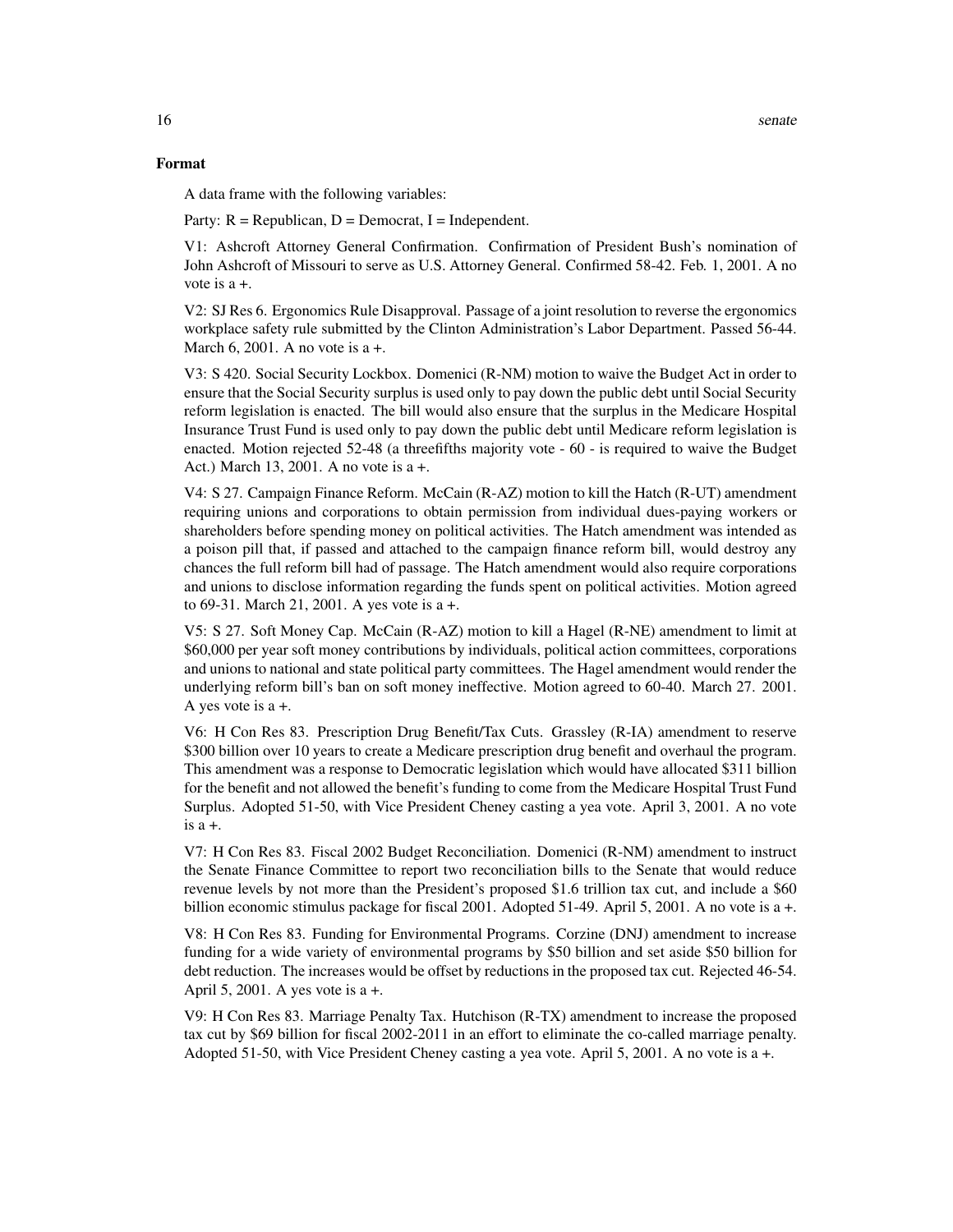#### senate the contract of the contract of the contract of the contract of the contract of the contract of the contract of the contract of the contract of the contract of the contract of the contract of the contract of the con

V10: H Con Res 83. Disabilities Education Act Funding. Breaux (D-LA) amendment to redirect \$70 billion from the proposed tax cut to funding for the Individuals with Disabilities Education Act (IDEA) over 10 years. Adopted 54-46. April 5, 2001. A yes vote is  $a +$ .

V11: S I. School Renovation and Construction. Harkin (D-IA) amendment to authorize \$1.6 billion for fiscal 2002 and such sums as necessary for each fiscal year between 2003 and 2006 for the construction and renovation of public elementary and secondary school buildings. Rejected 49-50. May 16, 2001. A yes vote is a +.

V12: HR 1836. Estate Tax. Dorgan (D-ND) amendment to strike the estatetax repeal provision and repeal the estate tax in 2003 for only all qualified family-owned farms and businesses. It also would reduce the top estate-tax rate bracket to 45 percent. Rejected 43-56. May 21, 2001. A yes vote is a +.

V13: HR 1836. Head Start. Kennedy (D-MA) amendment to condition the reductions in the marginal income-tax rate on full funding for Head Start programs. Motion rejected 45-54. May 22, 2001. A yes vote is  $a +$ .

V14: HR 1836. Tax Cut Reconciliation Bill. Adoption of the conference report on the bill to reduce taxes by \$1.35 trillion through fiscal 2011 through income tax rate cuts, relief of the marriage penalty, phase-out of the federal estate tax, doubling of the child tax credit, and new incentives for retirement savings. A new 10 percent tax rate would be created retroactive to January 1. The bill would double the \$5000-per-child tax credit by 2010 and make it refundable, raise the estate tax exemption to \$1 million in 2002 and repeal the tax in 2010, increase the standard deduction for married couples to double that of singles over five years, beginning in 2005, and increase annual contributions limits for Individual Retirement Accounts. The bill's provisions would expire December 31, 2010. Adopted 58-33. May 26, 2001. A no vote is a +.

V15: S I. School Vouchers. Gregg (R-NH) amendment to create a demonstration program in 10 school districts to provide public school children with federal funds (vouchers) to transfer to another public school or a private school, including religious schools. The amendment would authorize \$50 million for fiscal 2002 and subsequent necessary sums for the next six fiscal years. Rejected 41-58. June 12, 2001. A no vote is a +.

V16: S I. Boy Scouts/Anti-Discrimination. Helms (R-NC) amendment to withhold federal education funds from public elementary and secondary schools that bar the Boy Scouts of America from using school facilities. The targeted schools bar the Boy Scouts because the organization discriminates against gay men. Adopted 51-49. June 14, 2001. A no vote is a +.

V17: S 1052. Patients' Bill of Rights. Passage of the bill to provide federal patient protections and allow patients to appeal a health maintenance organization's (HMO) decision on coverage and treatment. It also would allow patients to sue health insurers in state courts over quality-of-care claims and, at the federal level, over administrative or non-medical coverage disputes. Passed 59- 36. June 29, 2001. A yes vote is a +.

V18: HR 2299. NAFTA/Mexican Trucks. Shelby (R-AL) motion to uphold a border truck inspection program which allows Mexican trucks to receive three-month permits if they pass safety inspections. The motion also upholds a grant of \$60 billion to the Transportation Department and various agencies. Motion agreed to 65-30. July 27, 2001. A yes vote is a +.

V19: S 1438. Military Base Closures. Warner (R-VA) motion to authorize an additional round of U.S. military base realignment and closures in 2003. Motion agreed to 53-47. September 25, 2001. A yes vote is a +.

V20: HR 2944. Fiscal 2002 District of Columbia Appropriations. Passage of the bill to provide \$408 million for the District of Columbia in fiscal 2002, including funds for the city's courts and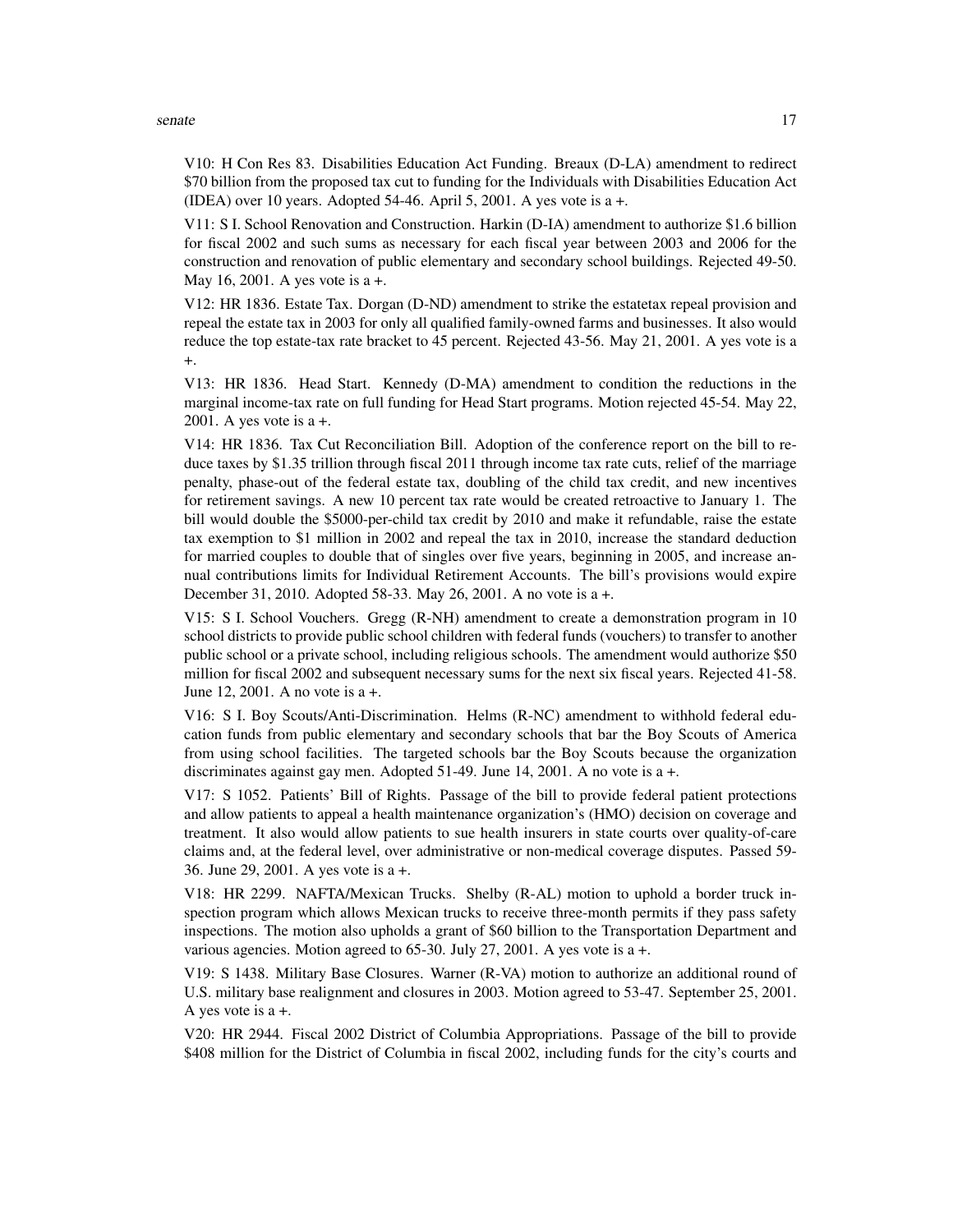corrections system and \$16.1 million for an emergency response plan following the September 11 attacks. The bill also would approve a \$7.2 billion budget for the District. Passed 75-24. November 7, 2001. A yes is a +.

#### References

Ada (2002). 2001 Voting Record: Shattered Promise of Liberal Progress. ADA Today, 57(1), 1-17.

#### Examples

data(senate) senate

senate07 *Senate votes 2007*

#### Description

2007 senate votes on 20 issues selected by Americans for Democratic Action. The votes selected cover a full spectrum of domestic, foreign, economic, military, environmental and social issues. We tried to select votes which display sharp liberal/conservative contrasts. In many instances we have chosen procedural votes: amendments, motions to table, or votes on rules for debate. Often these votes reveal true attitudes frequently obscured in the final votes.

#### Usage

senate

#### Format

A data frame (98 senators) with the following variables:

Party:  $R = Republican$ ,  $D = Democrat$ ,  $I = Independent$ .

I1. S 1. Ethics and Lobbying Overhaul: Grass-Roots Lobbying Bennett (R-UT) amendment to Reid (D-NV) ethics reform legislation. Reid's legislation would overhaul Congressional lobbying and ethics rules for Senators and their staffs, restrict use of more broadly defi ned earmarks, prohibit Senators and staff from accepting gifts and free meals, extend the period before former Senators can become lobbyists, prohibit lobbyist-funded travel, and require trips funded by private entities to be vetted by the Select Ethics Committee. The Bennett amendment, permitting the travel of Members of Congress hosted by 501 (c) (3), or 'grass-roots lobbying' organizations, was adopted 51-46. Jan. 17, 2007. A no vote is a +.

I2. HR 2. Minimum Wage Increase: Motion to invoke cloture (thus limiting debate) on a Baucus (D-MT) substitute amendment to raise the minimum wage to \$7.25 per hour over two years and provide \$8.3 billion in small-business tax incentives. The tax provisions would be offset with revenue increases, including a \$1 million cap on the amount of executive compensation that can be taxdeferred in any year and extend certain restrictions on certain sale-in-leaseout deals. (Three-fifths of the total Senate, 60 votes, is required to invoke cloture.) Motion agreed to 87-10. Jan 30, 2007. A yes vote is a +.

<span id="page-17-0"></span>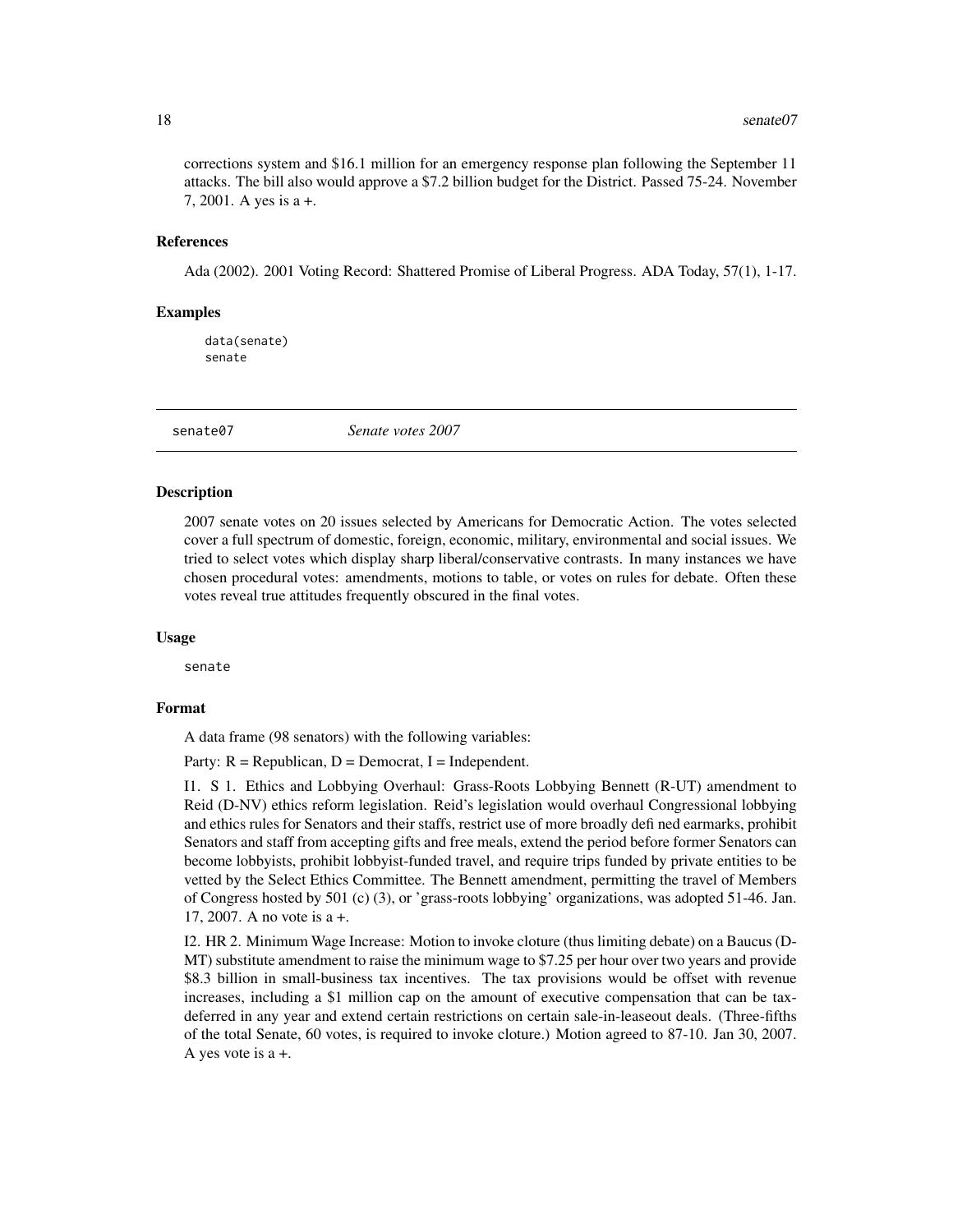#### senate07 19

I3. S 574. Iraq War 'Surge': Motion to invoke cloture and proceed to a bill that would express the sense of Congress in support of U.S. military serving in Iraq, while disapproving of President Bush's 'surge' decision to deploy more than 20000 additional U.S. combat troops to that country and requiring the President to submit a report to Congress every 30 days on military progress in Iraq. Motion rejected 56-34. Feb. 17, 2007. A yes vote is a +.

I4. S J Res 9. Iraq Mission: Passage of a joint resolution to limit the mission of U.S. forces in Iraq, within 120 days of enactment, to counter-terrorism efforts, training Iraqi forces and protecting U.S. assets. It would set a binding goal of withdrawing most combat troops by March 31, 2008. (By unanimous consent, the Senate agreed to require 60 votes to pass the joint resolution.) Rejected 48-50. March 15, 2007. A yes vote is a +.

I5. S 3. Medicare Prescription Drug Price Negotiation: Motion to invoke cloture and proceed to a bill allowing the Health and Human Services Department to negotiate the prices drug companies charge under the Medicare Part D prescription drug program. Motion rejected 55-42. April 18, 2007. A yes vote is a +.

I6. HR 1495. Water Resources Development Act Reauthorization - Climate Change: Kerry (D-MA) amendment to Boxer (D-CA) legislation authorizing about \$14 billion for Army Corps of Engineers water resources development projects, including initiatives for storm protection in Louisiana, fl ood control, and ecosystem restoration. The Kerry amendment would require the Army Corps of Engineers to include the impact on global climate change in any relevant study of water resource projects.(By unanimous consent, the Senate agreed to require 60 votes to adopt the amendment.) Rejected 51-42. May 15, 2007. A yes vote is a +.

I7. S 1348. Immigration Overhaul: Motion to invoke cloture on Kennedy (D-MA) legislation to overhaul U.S. immigration policies and institute new border security measures, including an electronic verification system. It would allocate some green cards on a 'merit-based' system based on certain criteria, including a highdemand occupation, profi ciency in English, and higher education degrees. Half of the green cards would be allocated based on family relations. It also would provide for a temporary guest worker program that would allow workers to remain in the United States for up to six years, provided that they return to their home country for a year after every two years they remain in the United States. A 'yea' was a vote in support of Kennedy's and the President's position. Motion rejected 45-50. June 7, 2007. A yes vote is a +.

I8. HR 800. EFCA: Motion to invoke cloture on the Reid (D-NV) motion to proceed to a bill that would allow union organizers to bypass an NLRB-sponsored election if a majority of eligible employees sign a petition in support of a union. Motion rejected 51-48. June 26, 2007. A yes vote is  $a +$ .

I9. HR 1585. Fiscal 2008 Defense Authorization: Motion to invoke cloture on a Levin (D-MI) amendment mandating a drawdown and redeployment of U.S. forces in Iraq by the end of April 2008, except to protect U.S. personnel, train Iraqi security forces, and conduct counter terrorism operations against al Qaeda and other international terrorist organizations. Redeployment would begin within 120 days of enactment. The bill would authorize \$648.3 billion for defense programs in fiscal 2008, including \$127.5 billion for the wars in Iraq and Afghanistan. It also would authorize \$143.5 billion for operations and maintenance; \$109.9 billion for procurement; \$122.9 billion for military personnel, and \$74.7 billion for research, development, testing and evaluation. Motion rejected 52-47. July 18, 2007. A yes vote is  $a +$ .

I10. S 2011. FISA: Passage of a bill to amend the Foreign Intelligence Surveillance Act of 1978 (FISA) to expand the authority of the Attorney General and the Director of National Intelligence to conduct surveillance of communication between one suspected foreign terrorist and another without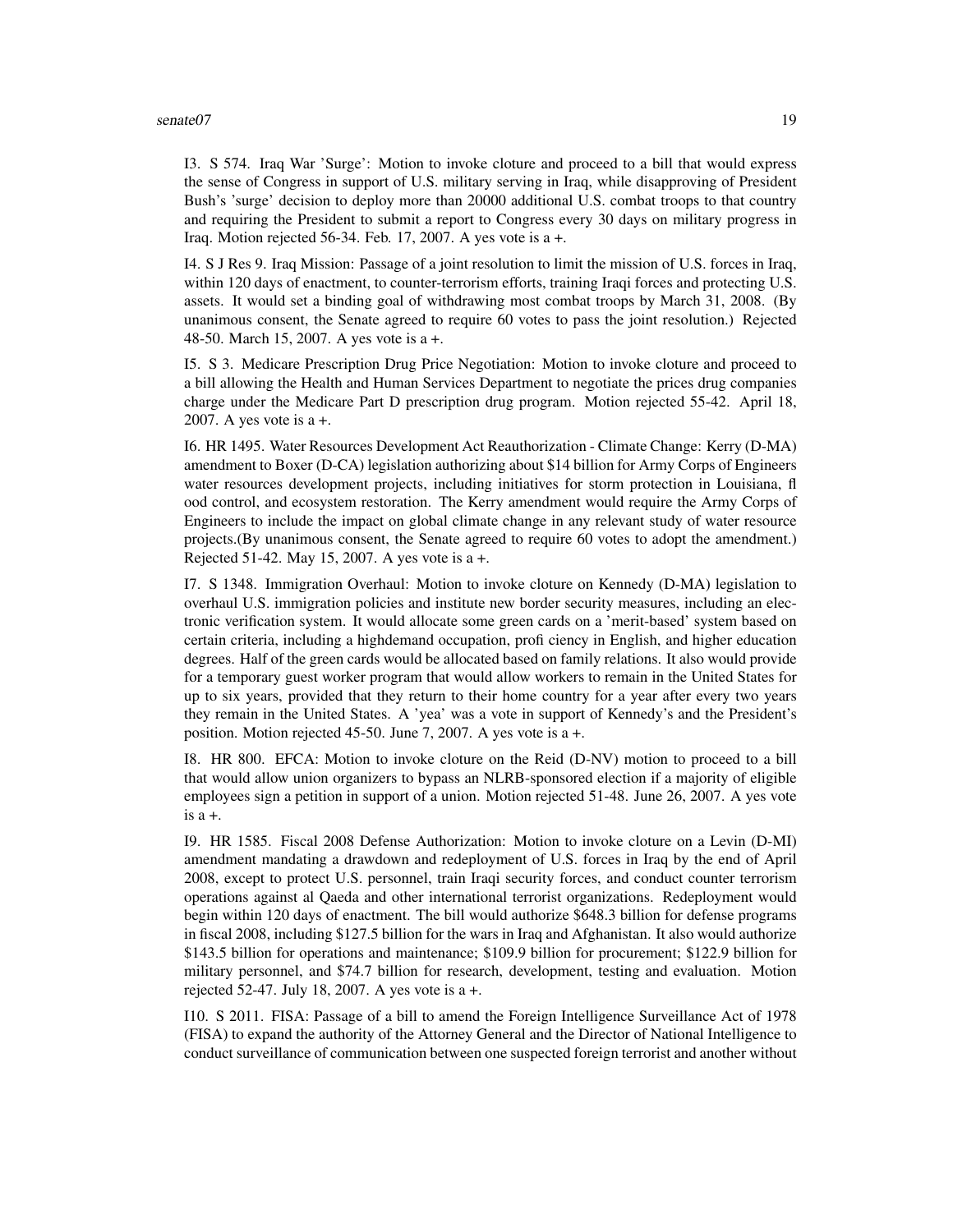a court warrant. Communications companies would be compelled to comply with the government's conduct of such surveillance. Within 10 days of initiating the electronic surveillance, the Administration would be required to describe to the FISA court the procedures they used to determine whether the intelligence acquisition being conducted without a warrant is directed at foreign targets overseas. The FISA court would then rule on the procedures. The bill would sunset after six months. (By unanimous consent, the Senate agreed to require 60 votes to pass the bill.) Rejected 43-45. Aug. 3, 2007. A yes vote is a +.

I11. S 1257. District of Columbia Voting Rights Motion to invoke cloture on a Reid (D-NV) motion to proceed to a bill to increase the membership of the House of Representatives to 437, by granting a seat to the District of Columbia and an additional seat to Utah. Motion rejected 57-42. Sept. 19, 2007. A yes vote is a +.

I12.HR 1585. Fiscal 2008 Defense Authorization: Motion to invoke cloture on the Kennedy (D-MA) amendment to Levin (D-MI) legislation (see vote No. 9, above). The Kennedy amendment would make violent crimes that cause bodily harm based on the victim's race, color, religion or national origin punishable by a fi ne and up to 10 years in prison, and punishable by a life sentence if the victim dies, is kidnapped or subjected to aggravated sexual abuse. It also would create the same penalties for crimes motivated by gender, sexual orientation, gender identity, or disability. (Subsequently, the Kennedy amendment was adopted by voice vote.) Motion agreed to 60-39. Sept. 2007. A yes vote is  $a +$ .

I13. HR 976. SCHIP: Motion to invoke cloture on the Reid (D-NV) motion to agree to the House bill reauthorizing the State Children's Health Insurance Program (SCHIP) at nearly \$60 billion over five years, expanding the program by \$35 billion. To offset the cost of the expansion, the bill would increase the tax on cigarettes by 61 cents to \$1 per pack and raise taxes on other tobacco products. Motion agreed to 69-30. Sept. 27, 2007. A yes vote is a +.

I14. HR 3043. Fiscal 2008 Labor - HHS-Education Appropriations - Limiting Abortion Funding: Vitter (R-LA) amendment to Harkin (D-IA) legislation. The Vitter amendment would prohibit the distribution of Title X family planning funds to abortion providers except when a woman suffers from a physical disorder, injury, or illness that would risk the life of the mother unless an abortion is provided. The amendment would not apply to hospitals. Harkin's legislation would appropriate \$605.5 billion in fiscal 2008, including \$149.9 billion in discretionary spending, for the departments of Labor, Health and Human Services (HHS), and Education, and for related agencies. It would provide \$63 billion for the Education Department, \$14.9 billion for the Labor Department and \$479.1 billion for HHS. Rejected 41-52. Oct. 18, 2007. A no vote is a +.

I15. Southwick Nomination: Motion to invoke cloture on the nomination of Leslie Southwick of Mississippi to be a judge for the 5th Circuit Court of Appeals. Opponents argued that, in his positions related to African Americans, workers, gays, and women, Mr. Southwick was unsuited to a lifetime appointment to the federal judiciary. Motion agreed to 62-35. Oct. 24, 2007. A no vote is a +.

I16. HR 1495. Water Resources Development - Veto Override: Passage, over President Bush's Nov. 2, 2007, veto, of a bill authorizing \$23.2 billion for more than 900 water resource development projects and studies by the Army Corps of Engineers for flood control, navigation, beach erosion control, and environmental restoration. The bill would require independent peer review for certain projects that exceed \$40 million. It would authorize \$3.9 billion for a system of new locks and dams and environmental restoration for the Upper Mississippi River and Illinois waterway system. It also would authorize hurricane recovery activities along the Gulf Coast. (A two-thirds majority of those present and voting of both chambers - 62 senators in this instance - is required to override a veto.) Passed, thus enacted into law, 79-14. Nov. 8, 2007. A yes vote is a +.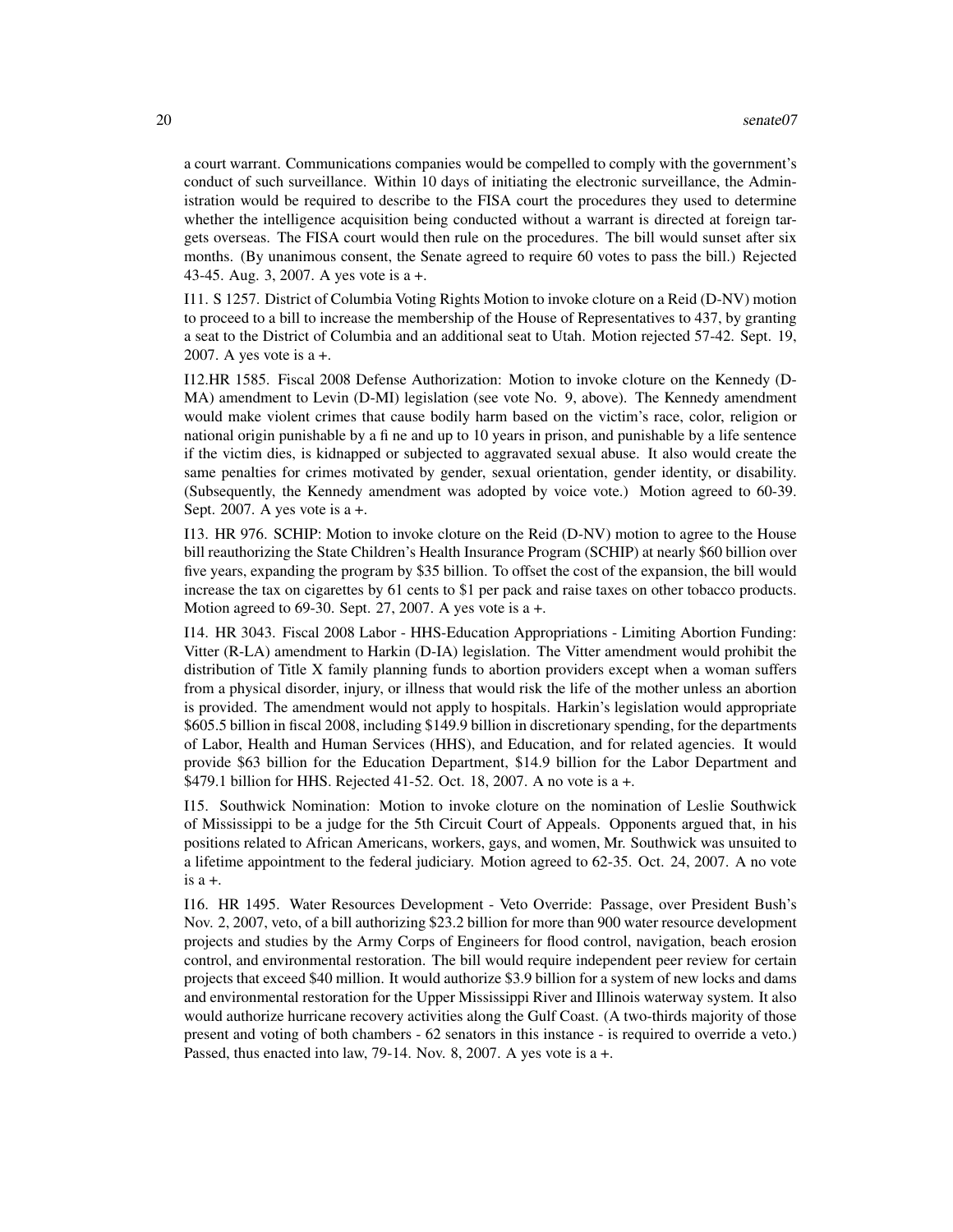#### senate07 21

I17.HR 3688. U.S.-Peru Trade Agreement: Passage of a bill that would implement a NAFTA/CAFTA model trade agreement between the United States and Peru. The agreement would reduce most tariffs and duties currently affecting trade between the two countries, increase protections for intellectual property and would require Peru to take steps to strengthen its labor and environmentalenforcement standards. Passed, thus cleared for the President, 77-18. Dec. 4, 2007. A no vote is a +.

I18. HR 3996. AMT Adjustment: Motion to invoke cloture on a Reid (D-NV) motion to proceed to the bill that would provide a one-year adjustment to the alternative minimum tax (AMT) on 2007 income, exempt an additional 21 million taxpayers from paying the AMT, extend several expiring tax provisions for one year, and expand eligibility in 2008 for the refundable child tax credit. To offset the cost, the bill includes revenue raisers, such as increasing the tax on the carried interest of private equity managers, venture capitalists and some real estate investors. Motion rejected 46-48. Dec. 6, 2007. A yes vote is a +.

I19. HR 6. Energy Policy: Motion to invoke cloture on the Reid (D-NV) motion to concur in the House bill with an additional amendment to require new Corporate Average Fuel Economy standards of 35 miles per gallon for cars and light trucks, and require the production and use of 36 billion gallons of biofuels by 2022. It would direct the Energy Department to set new energy efficiency standards. The additional amendment would strike a provision requiring utilities to produce 15 percent of their electricity from alternative sources by 2020. It also would increase to \$21.8 billion a package of tax incentives that would be offset in part by eliminating or reducing \$13 billion in subsidies for major oil and gas companies. Motion rejected 59-40. Dec. 13, 2007. A yes vote is a +.

I20. HR 2419. Farm Bill Reauthorization Passage of a bill to authorize \$286 billion from fiscal 2008 through fiscal 2012 for federal farm, nutrition assistance, rural development, and agricultural trade programs. Producers would not be eligible if the average of their three-year adjusted gross income is more than \$1 million in 2009, and more than \$750,000 in 2010 and subsequent years, unless at least two-thirds of that income is derived from agriculture. The bill also would limit the amount that farms could receive during any crop year under specific programs to \$40,000 for direct and fi xed payments, and \$60,000 for counter-cyclical and average crop revenue payments. It would create a new optional subsidy called the Average Crop Revenue program, which would tie payments to state based farm revenue figures. Country-of-origin labels for all meat would be required by September 2008. The bill would extend the Milk Income Loss Contract program through fiscal 2012. It would increase, from \$134 to \$140 per month, the amount households could deduct from gross income in determining their level of food stamp benefits. It also would authorize \$1.1 billion to promote farm-based renewable energy and effi ciency. (Before passage, the Senate adopted a Harkin (D-IA) substitute amendment by voice vote.) Passed 79-14. Dec. 14, 2007. A yes vote is a +.

#### References

Ada (2002). 2001 Voting Record: Shattered Promise of Liberal Progress. ADA Today, 57(1), 1-17.

#### Examples

data(senate07) senate07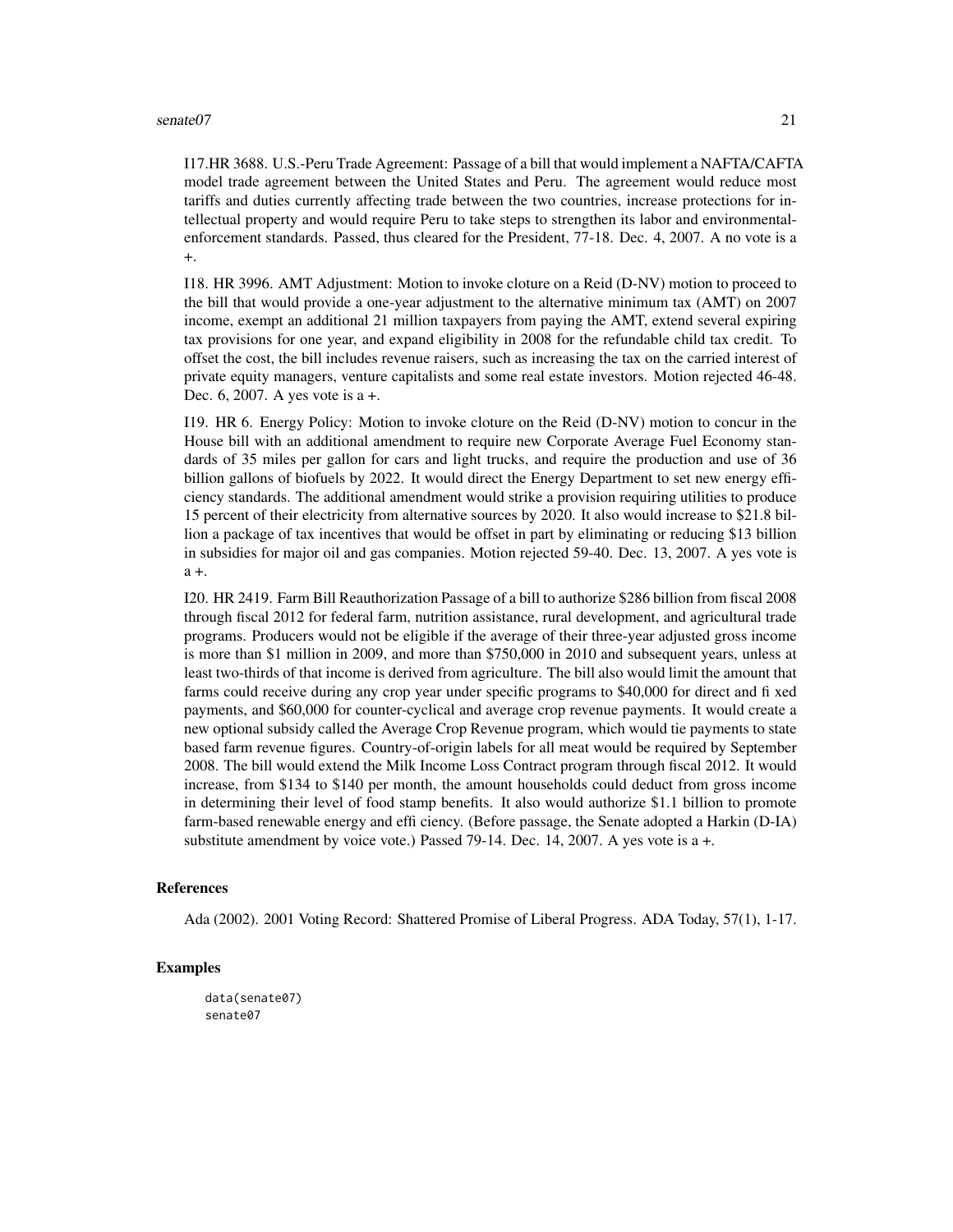<span id="page-21-0"></span>

#### Description

This data set provides 4 variables measured on 21 sleeping bags. The variables are temperature, weight, price, and material.

#### Usage

sleeping

#### Format

A data frame of dimenson 21 times 4.

#### References

Prediger, S. (1997). Symbolic objects in formal concept analysis. In G. Mineau, and A. Fall (eds.), Proceedings of the 2nd International Symposium on Knowledge, Retrieval, Use, and Storage for Efficiency.

#### Examples

data(sleeping) sleeping

small *Small dataset*

#### Description

A small artifical dataset.

#### Usage

small

#### Format

A data frame with 3 variables each of them has 3 categories.

#### References

Gifi, A. (1990). Nonlinear Multivariate Analysis: Wiley.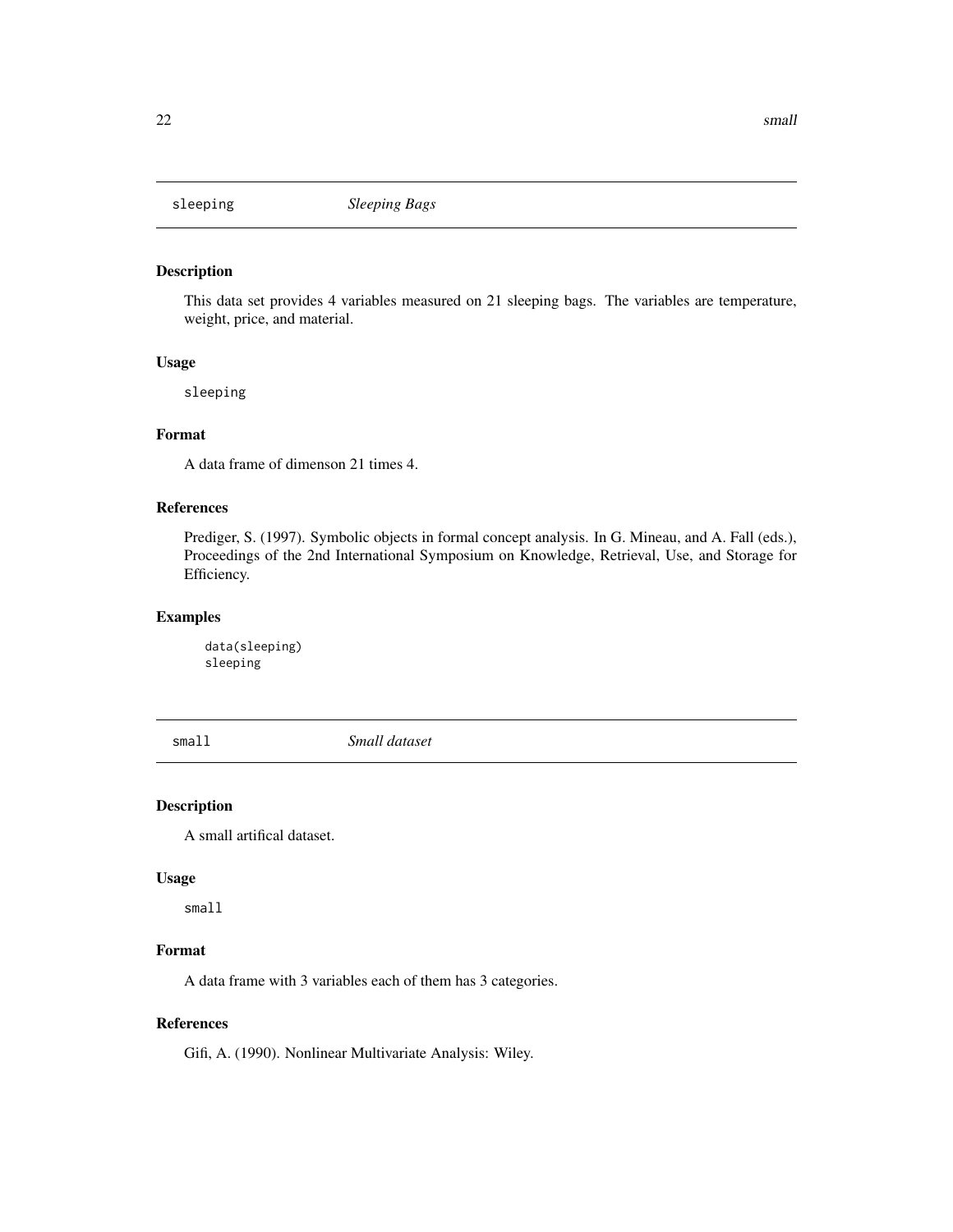small 23

#### Examples

data(small) small